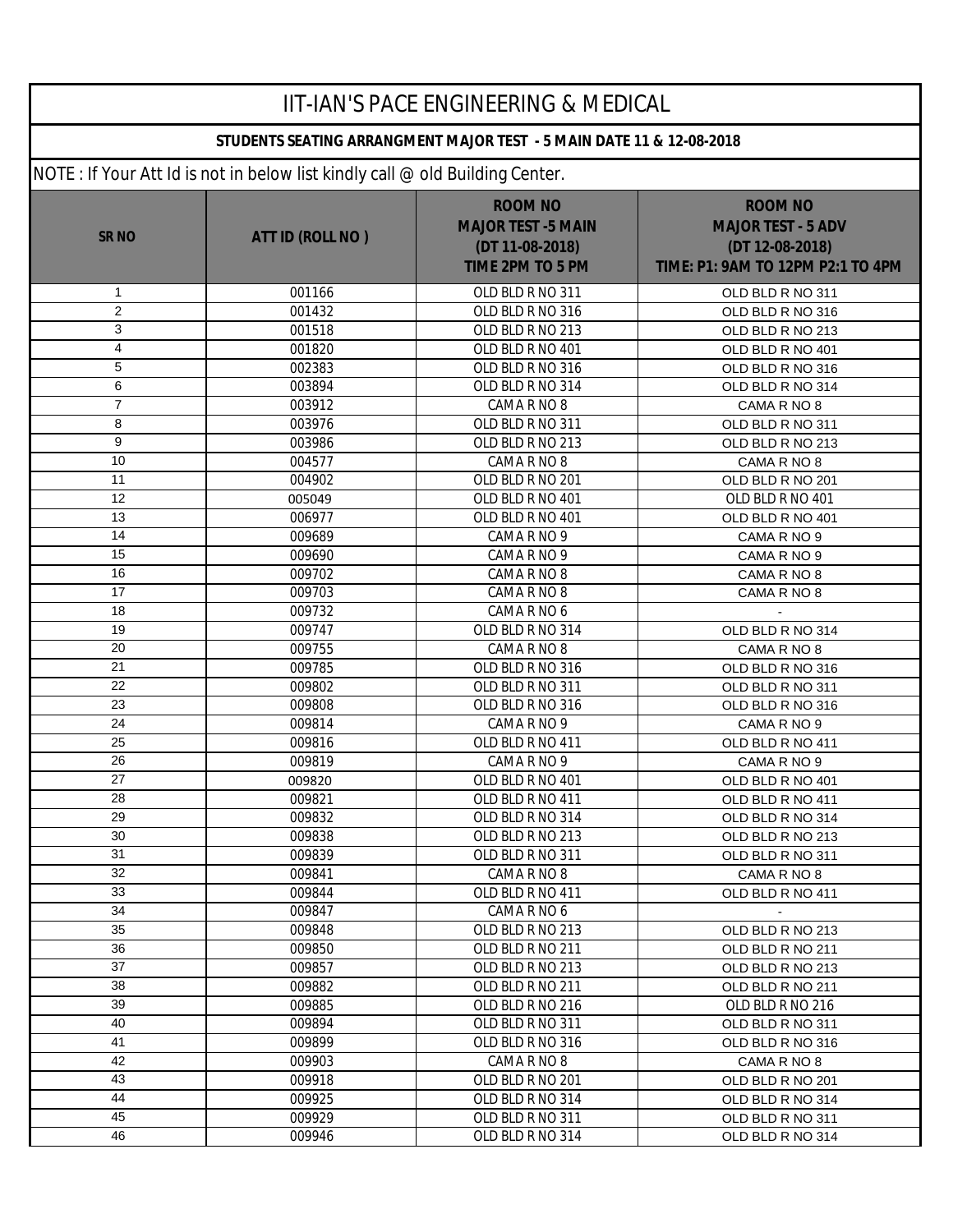| <b>IIT-IAN'S PACE ENGINEERING &amp; MEDICAL</b> |                                                                              |                                                                                           |                                                                                                     |  |  |
|-------------------------------------------------|------------------------------------------------------------------------------|-------------------------------------------------------------------------------------------|-----------------------------------------------------------------------------------------------------|--|--|
|                                                 | STUDENTS SEATING ARRANGMENT MAJOR TEST - 5 MAIN DATE 11 & 12-08-2018         |                                                                                           |                                                                                                     |  |  |
|                                                 | NOTE: If Your Att Id is not in below list kindly call @ old Building Center. |                                                                                           |                                                                                                     |  |  |
| <b>SR NO</b>                                    | ATT ID (ROLL NO)                                                             | <b>ROOM NO</b><br><b>MAJOR TEST -5 MAIN</b><br>(DT 11-08-2018)<br><b>TIME 2PM TO 5 PM</b> | <b>ROOM NO</b><br><b>MAJOR TEST - 5 ADV</b><br>(DT 12-08-2018)<br>TIME: P1: 9AM TO 12PM P2:1 TO 4PM |  |  |
| 47                                              | 009950                                                                       | OLD BLD R NO 213                                                                          | OLD BLD R NO 213                                                                                    |  |  |
| 48                                              | 009954                                                                       | OLD BLD R NO 216                                                                          | OLD BLD R NO 216                                                                                    |  |  |
| 49                                              | 009969                                                                       | OLD BLD R NO 314                                                                          | OLD BLD R NO 314                                                                                    |  |  |
| 50                                              | 009973                                                                       | OLD BLD R NO 411                                                                          | OLD BLD R NO 411                                                                                    |  |  |
| 51                                              | 009974                                                                       | CAMA R NO 6                                                                               |                                                                                                     |  |  |
| 52                                              | 009977                                                                       | OLD BLD R NO 411                                                                          | OLD BLD R NO 411                                                                                    |  |  |
| 53                                              | 009987                                                                       | OLD BLD R NO 216                                                                          | OLD BLD R NO 216                                                                                    |  |  |
| 54                                              | 009988                                                                       | OLD BLD R NO 213                                                                          | OLD BLD R NO 213                                                                                    |  |  |
| 55                                              | 009991                                                                       | OLD BLD R NO 213                                                                          | OLD BLD R NO 213                                                                                    |  |  |
| 56                                              | 009996                                                                       | OLD BLD R NO 311                                                                          | OLD BLD R NO 311                                                                                    |  |  |
| 57                                              | 009999                                                                       | CAMA R NO 9                                                                               | CAMA R NO 9                                                                                         |  |  |
| 58                                              | 010007                                                                       | OLD BLD R NO 316                                                                          | OLD BLD R NO 316                                                                                    |  |  |
| 59                                              | 010016                                                                       | OLD BLD R NO 311                                                                          | OLD BLD R NO 311                                                                                    |  |  |
| 60                                              | 010019                                                                       | CAMA R NO 7                                                                               |                                                                                                     |  |  |
| 61                                              | 010020                                                                       | CAMA R NO 8                                                                               | CAMA R NO 8                                                                                         |  |  |
| 62                                              | 010032                                                                       | OLD BLD R NO 314                                                                          | OLD BLD R NO 314                                                                                    |  |  |
| 63                                              | 010036                                                                       | OLD BLD R NO 213                                                                          | OLD BLD R NO 213                                                                                    |  |  |
| 64<br>65                                        | 010042                                                                       | OLD BLD R NO 213                                                                          | OLD BLD R NO 213                                                                                    |  |  |
| 66                                              | 010044                                                                       | OLD BLD R NO 316                                                                          | OLD BLD R NO 316                                                                                    |  |  |
| 67                                              | 010057                                                                       | OLD BLD R NO 311                                                                          | OLD BLD R NO 311                                                                                    |  |  |
| 68                                              | 010060                                                                       | OLD BLD R NO 314                                                                          | OLD BLD R NO 314                                                                                    |  |  |
| 69                                              | 010062<br>010066                                                             | OLD BLD R NO 311<br>OLD BLD R NO 314                                                      | OLD BLD R NO 311                                                                                    |  |  |
| 70                                              | 010069                                                                       | CAMA R NO 9                                                                               | OLD BLD R NO 314<br>CAMA R NO 9                                                                     |  |  |
| $\overline{71}$                                 | 010070                                                                       | OLD BLD R NO 211                                                                          | OLD BLD R NO 211                                                                                    |  |  |
| 72                                              | 010075                                                                       | OLD BLD R NO 311                                                                          | OLD BLD R NO 311                                                                                    |  |  |
| 73                                              | 010086                                                                       | OLD BLD R NO 216                                                                          | OLD BLD R NO 216                                                                                    |  |  |
| 74                                              | 010121                                                                       | CAMA R NO 9                                                                               | CAMA R NO 9                                                                                         |  |  |
| 75                                              | 010123                                                                       | OLD BLD R NO 213                                                                          | OLD BLD R NO 213                                                                                    |  |  |
| 76                                              | 010126                                                                       | OLD BLD R NO 411                                                                          | OLD BLD R NO 411                                                                                    |  |  |
| 77                                              | 010130                                                                       | OLD BLD R NO 211                                                                          | OLD BLD R NO 211                                                                                    |  |  |
| 78                                              | 010133                                                                       | OLD BLD R NO 314                                                                          | OLD BLD R NO 314                                                                                    |  |  |
| 79                                              | 010140                                                                       | OLD BLD R NO 311                                                                          | OLD BLD R NO 311                                                                                    |  |  |
| 80                                              | 010142                                                                       | CAMA R NO 9                                                                               | CAMA R NO 9                                                                                         |  |  |
| 81                                              | 010149                                                                       | OLD BLD R NO 316                                                                          | OLD BLD R NO 316                                                                                    |  |  |
| 82                                              | 010154                                                                       | CAMA R NO 8                                                                               | CAMA R NO 8                                                                                         |  |  |
| 83                                              | 010160                                                                       | CAMA R NO 8                                                                               | CAMA R NO 8                                                                                         |  |  |
| 84                                              | 010163                                                                       | OLD BLD R NO 314                                                                          | OLD BLD R NO 314                                                                                    |  |  |
| 85                                              | 010165                                                                       | OLD BLD R NO 216                                                                          | OLD BLD R NO 216                                                                                    |  |  |
| 86                                              | 010166                                                                       | OLD BLD R NO 411                                                                          | OLD BLD R NO 411                                                                                    |  |  |
| 87                                              | 010173                                                                       | OLD BLD R NO 213                                                                          | OLD BLD R NO 213                                                                                    |  |  |
| 88                                              | 010177                                                                       | OLD BLD R NO 316                                                                          | OLD BLD R NO 316                                                                                    |  |  |
| 89                                              | 010183                                                                       | OLD BLD R NO 314                                                                          | OLD BLD R NO 314                                                                                    |  |  |
| 90                                              | 010190                                                                       | OLD BLD R NO 311                                                                          | OLD BLD R NO 311                                                                                    |  |  |
| 91                                              | 010192                                                                       | CAMA R NO 9                                                                               | CAMA R NO 9                                                                                         |  |  |
| 92                                              | 010209                                                                       | OLD BLD R NO 213                                                                          | OLD BLD R NO 213                                                                                    |  |  |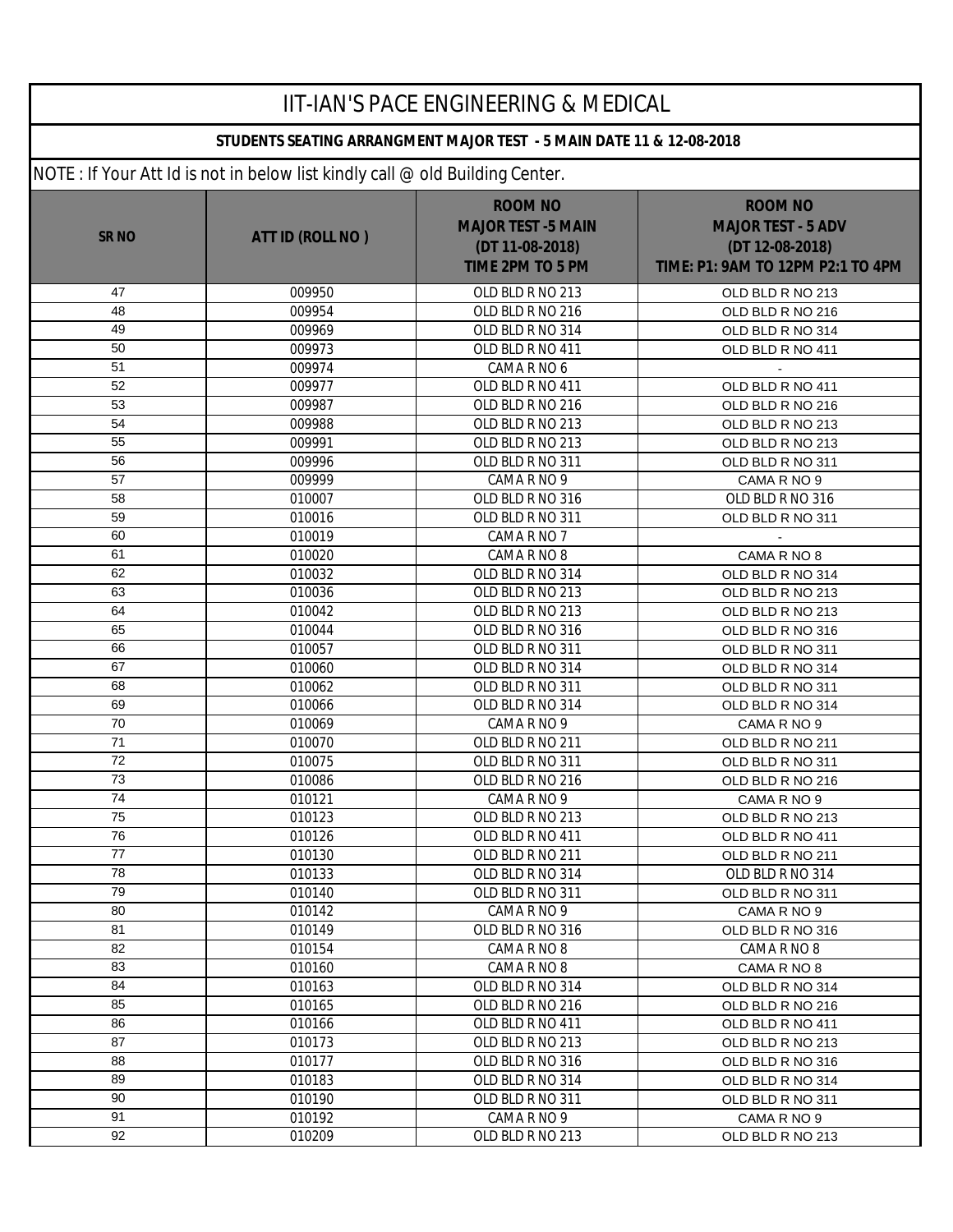|             |                                                                              | <b>IIT-IAN'S PACE ENGINEERING &amp; MEDICAL</b>                                           |                                                                                                     |  |
|-------------|------------------------------------------------------------------------------|-------------------------------------------------------------------------------------------|-----------------------------------------------------------------------------------------------------|--|
|             | STUDENTS SEATING ARRANGMENT MAJOR TEST - 5 MAIN DATE 11 & 12-08-2018         |                                                                                           |                                                                                                     |  |
|             | NOTE: If Your Att Id is not in below list kindly call @ old Building Center. |                                                                                           |                                                                                                     |  |
| <b>SRNO</b> | ATT ID (ROLL NO)                                                             | <b>ROOM NO</b><br><b>MAJOR TEST -5 MAIN</b><br>(DT 11-08-2018)<br><b>TIME 2PM TO 5 PM</b> | <b>ROOM NO</b><br><b>MAJOR TEST - 5 ADV</b><br>(DT 12-08-2018)<br>TIME: P1: 9AM TO 12PM P2:1 TO 4PM |  |
| 93          | 010210                                                                       | OLD BLD R NO 211                                                                          | OLD BLD R NO 211                                                                                    |  |
| 94          | 010212                                                                       | OLD BLD R NO 311                                                                          | OLD BLD R NO 311                                                                                    |  |
| 95          | 010231                                                                       | OLD BLD R NO 213                                                                          | OLD BLD R NO 213                                                                                    |  |
| 96          | 010232                                                                       | CAMA R NO 9                                                                               | CAMA R NO 9                                                                                         |  |
| 97          | 010277                                                                       | OLD BLD R NO 213                                                                          | OLD BLD R NO 213                                                                                    |  |
| 98          | 010329                                                                       | OLD BLD R NO 201                                                                          | OLD BLD R NO 201                                                                                    |  |
| 99          | 010362                                                                       | OLD BLD R NO 311                                                                          | OLD BLD R NO 311                                                                                    |  |
| 100         | 010477                                                                       | OLD BLD R NO 211                                                                          | OLD BLD R NO 211                                                                                    |  |
| 101         | 010496                                                                       | CAMA R NO 6                                                                               |                                                                                                     |  |
| 102         | 010596                                                                       | OLD BLD R NO 216                                                                          | OLD BLD R NO 216                                                                                    |  |
| 103         | 010621                                                                       | OLD BLD R NO 311                                                                          | OLD BLD R NO 311                                                                                    |  |
| 104         | 010626                                                                       | OLD BLD R NO 213                                                                          | OLD BLD R NO 213                                                                                    |  |
| 105         | 010680                                                                       | OLD BLD R NO 314                                                                          | OLD BLD R NO 314                                                                                    |  |
| 106         | 010803                                                                       | CAMA R NO 8                                                                               | CAMA R NO 8                                                                                         |  |
| 107         | 011077                                                                       | OLD BLD R NO 311                                                                          | OLD BLD R NO 311                                                                                    |  |
| 108         | 011081                                                                       | OLD BLD R NO 201                                                                          | OLD BLD R NO 201                                                                                    |  |
| 109         | 011121                                                                       | OLD BLD R NO 401                                                                          | OLD BLD R NO 401                                                                                    |  |
| 110         | 011128                                                                       | OLD BLD R NO 401                                                                          | OLD BLD R NO 401                                                                                    |  |
| 111         | 011131                                                                       | OLD BLD R NO 401                                                                          | OLD BLD R NO 401                                                                                    |  |
| 112         | 011132                                                                       | OLD BLD R NO 401                                                                          | OLD BLD R NO 401                                                                                    |  |
| 113         | 011141                                                                       | OLD BLD R NO 216                                                                          | OLD BLD R NO 216                                                                                    |  |
| 114         | 011153                                                                       | OLD BLD R NO 401                                                                          | OLD BLD R NO 401                                                                                    |  |
| 115         | 011154                                                                       | OLD BLD R NO 316                                                                          | OLD BLD R NO 316                                                                                    |  |
| 116         | 011155                                                                       | OLD BLD R NO 401                                                                          | OLD BLD R NO 401                                                                                    |  |
| 117         | 011157                                                                       | OLD BLD R NO 401                                                                          | OLD BLD R NO 401                                                                                    |  |
| 118         | 011158                                                                       | OLD BLD R NO 401                                                                          | OLD BLD R NO 401                                                                                    |  |
| 119         | 011164                                                                       | OLD BLD R NO 401                                                                          | OLD BLD R NO 401                                                                                    |  |
| 120         | 011166                                                                       | OLD BLD R NO 401                                                                          | OLD BLD R NO 401                                                                                    |  |
| 121         | 011167                                                                       | OLD BLD R NO 401                                                                          | OLD BLD R NO 401                                                                                    |  |
| 122         | 011168                                                                       | OLD BLD R NO 401                                                                          | OLD BLD R NO 401                                                                                    |  |
| 123         | 011169                                                                       | OLD BLD R NO 401                                                                          | OLD BLD R NO 401                                                                                    |  |
| 124         | 011172                                                                       | OLD BLD R NO 401                                                                          | OLD BLD R NO 401                                                                                    |  |
| 125         | 011173                                                                       | OLD BLD R NO 401                                                                          | OLD BLD R NO 401                                                                                    |  |
| 126         | 011174                                                                       | OLD BLD R NO 401                                                                          | OLD BLD R NO 401                                                                                    |  |
| 127         | 011176                                                                       | OLD BLD R NO 401                                                                          | OLD BLD R NO 401                                                                                    |  |
| 128         | 011177                                                                       | OLD BLD R NO 401                                                                          | OLD BLD R NO 401                                                                                    |  |
| 129         | 011178                                                                       | OLD BLD R NO 401                                                                          | OLD BLD R NO 401                                                                                    |  |
| 130         | 011179                                                                       | OLD BLD R NO 401                                                                          | OLD BLD R NO 401                                                                                    |  |
| 131         | 011181                                                                       | OLD BLD R NO 311                                                                          | OLD BLD R NO 311                                                                                    |  |
| 132         | 011183                                                                       | OLD BLD R NO 401                                                                          | OLD BLD R NO 401                                                                                    |  |
| 133         | 011192                                                                       | OLD BLD R NO 216                                                                          | OLD BLD R NO 216                                                                                    |  |
| 134         | 011194                                                                       | OLD BLD R NO 316                                                                          | OLD BLD R NO 316                                                                                    |  |
| 135         | 011202                                                                       | OLD BLD R NO 314                                                                          | OLD BLD R NO 314                                                                                    |  |
| 136         | 011203                                                                       | CAMA R NO 9                                                                               | CAMA R NO 9                                                                                         |  |
| 137         | 011217                                                                       | OLD BLD R NO 211                                                                          | OLD BLD R NO 211                                                                                    |  |
| 138         | 011230                                                                       | CAMA R NO 7                                                                               |                                                                                                     |  |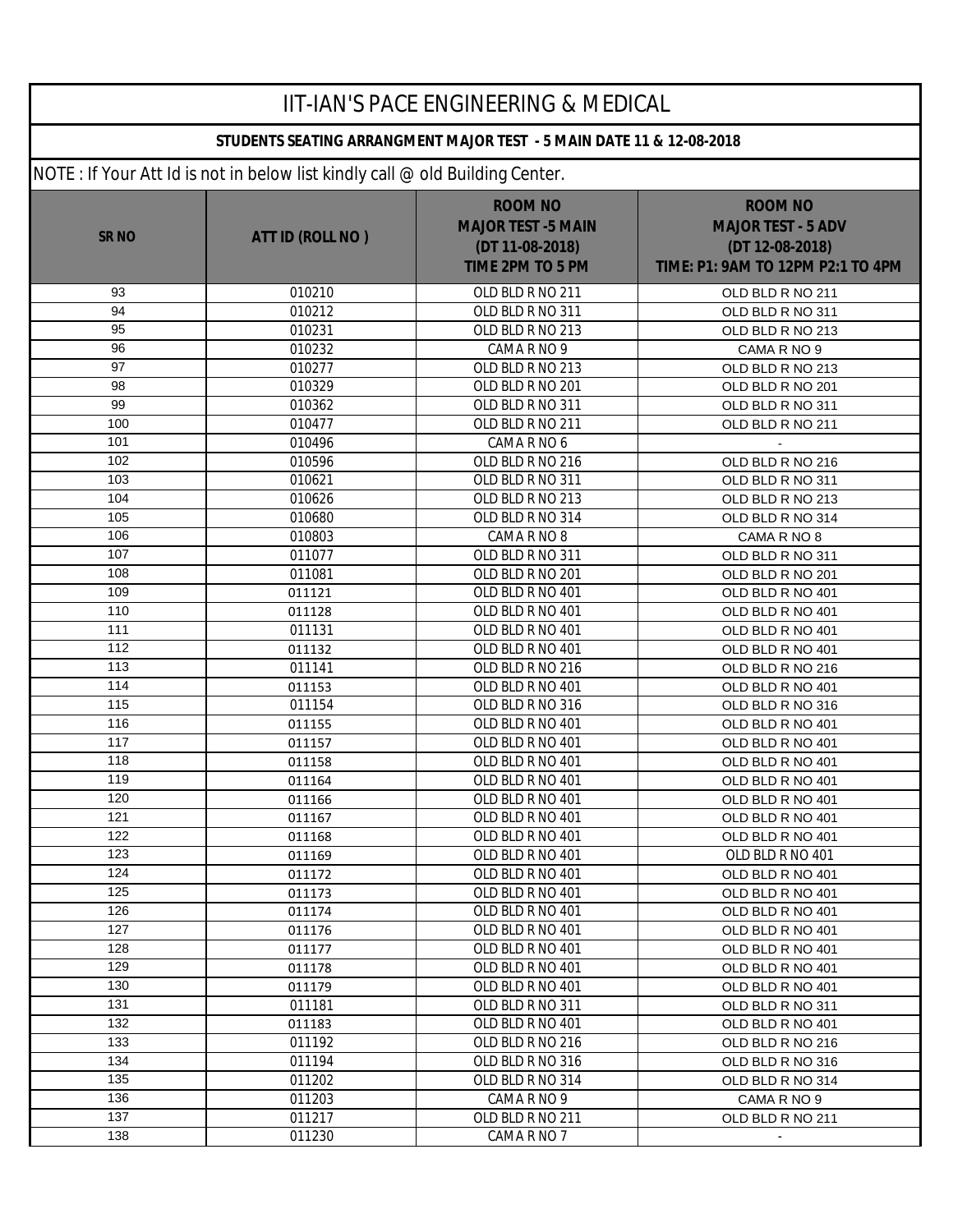| <b>IIT-IAN'S PACE ENGINEERING &amp; MEDICAL</b> |                                                                              |                                                                                           |                                                                                                     |  |  |
|-------------------------------------------------|------------------------------------------------------------------------------|-------------------------------------------------------------------------------------------|-----------------------------------------------------------------------------------------------------|--|--|
|                                                 | STUDENTS SEATING ARRANGMENT MAJOR TEST - 5 MAIN DATE 11 & 12-08-2018         |                                                                                           |                                                                                                     |  |  |
|                                                 | NOTE: If Your Att Id is not in below list kindly call @ old Building Center. |                                                                                           |                                                                                                     |  |  |
| <b>SR NO</b>                                    | ATT ID (ROLL NO)                                                             | <b>ROOM NO</b><br><b>MAJOR TEST -5 MAIN</b><br>(DT 11-08-2018)<br><b>TIME 2PM TO 5 PM</b> | <b>ROOM NO</b><br><b>MAJOR TEST - 5 ADV</b><br>(DT 12-08-2018)<br>TIME: P1: 9AM TO 12PM P2:1 TO 4PM |  |  |
| 139                                             | 011244                                                                       | OLD BLD R NO 316                                                                          | OLD BLD R NO 316                                                                                    |  |  |
| 140                                             | 011277                                                                       | OLD BLD R NO 213                                                                          | OLD BLD R NO 213                                                                                    |  |  |
| 141                                             | 011278                                                                       | OLD BLD R NO 316                                                                          | OLD BLD R NO 316                                                                                    |  |  |
| 142                                             | 011287                                                                       | CAMA R NO 8                                                                               | CAMA R NO 8                                                                                         |  |  |
| 143                                             | 011292                                                                       | OLD BLD R NO 211                                                                          | OLD BLD R NO 211                                                                                    |  |  |
| 144                                             | 011295                                                                       | OLD BLD R NO 311                                                                          | OLD BLD R NO 311                                                                                    |  |  |
| 145                                             | 011310                                                                       | CAMA R NO 8                                                                               | CAMA R NO 8                                                                                         |  |  |
| 146                                             | 011312                                                                       | OLD BLD R NO 314                                                                          | OLD BLD R NO 314                                                                                    |  |  |
| 147                                             | 011313                                                                       | OLD BLD R NO 216                                                                          | OLD BLD R NO 216                                                                                    |  |  |
| 148                                             | 011318                                                                       | OLD BLD R NO 211                                                                          | OLD BLD R NO 211                                                                                    |  |  |
| 149                                             | 011319                                                                       | CAMA R NO 6                                                                               |                                                                                                     |  |  |
| 150                                             | 011320                                                                       | OLD BLD R NO 213                                                                          | OLD BLD R NO 213                                                                                    |  |  |
| 151                                             | 011325                                                                       | OLD BLD R NO 316                                                                          | OLD BLD R NO 316                                                                                    |  |  |
| 152                                             | 011343                                                                       | OLD BLD R NO 316                                                                          | OLD BLD R NO 316                                                                                    |  |  |
| 153                                             | 011348                                                                       | CAMA R NO 9                                                                               | CAMA R NO 9                                                                                         |  |  |
| 154                                             | 011349                                                                       | CAMA R NO 8                                                                               | CAMA R NO 8                                                                                         |  |  |
| 155                                             | 011351                                                                       | OLD BLD R NO 314                                                                          | OLD BLD R NO 314                                                                                    |  |  |
| 156<br>157                                      | 011353                                                                       | CAMA R NO 6                                                                               |                                                                                                     |  |  |
| 158                                             | 011357                                                                       | OLD BLD R NO 201                                                                          | OLD BLD R NO 201                                                                                    |  |  |
| 159                                             | 011358                                                                       | OLD BLD R NO 213                                                                          | OLD BLD R NO 213                                                                                    |  |  |
| 160                                             | 011362                                                                       | CAMA R NO 7                                                                               |                                                                                                     |  |  |
| 161                                             | 011369<br>011373                                                             | OLD BLD R NO 213                                                                          | OLD BLD R NO 213                                                                                    |  |  |
| 162                                             | 011385                                                                       | CAMA R NO 8<br>OLD BLD R NO 411                                                           | CAMA R NO 8<br>OLD BLD R NO 411                                                                     |  |  |
| 163                                             | 011392                                                                       | CAMA R NO 8                                                                               | CAMA R NO 8                                                                                         |  |  |
| 164                                             | 011394                                                                       | CAMA R NO 8                                                                               | CAMA R NO 8                                                                                         |  |  |
| 165                                             | 011397                                                                       | OLD BLD R NO 311                                                                          | OLD BLD R NO 311                                                                                    |  |  |
| 166                                             | 011430                                                                       | OLD BLD R NO 314                                                                          | OLD BLD R NO 314                                                                                    |  |  |
| 167                                             | 011433                                                                       | OLD BLD R NO 314                                                                          | OLD BLD R NO 314                                                                                    |  |  |
| 168                                             | 011434                                                                       | CAMA R NO 6                                                                               | $\sim$                                                                                              |  |  |
| 169                                             | 011454                                                                       | CAMA R NO 6                                                                               | $\blacksquare$                                                                                      |  |  |
| 170                                             | 011459                                                                       | OLD BLD R NO 311                                                                          | OLD BLD R NO 311                                                                                    |  |  |
| 171                                             | 011464                                                                       | OLD BLD R NO 211                                                                          | OLD BLD R NO 211                                                                                    |  |  |
| 172                                             | 011470                                                                       | CAMA R NO 7                                                                               | $\sim$                                                                                              |  |  |
| 173                                             | 011471                                                                       | OLD BLD R NO 314                                                                          | OLD BLD R NO 314                                                                                    |  |  |
| 174                                             | 011473                                                                       | CAMA R NO 9                                                                               | CAMA R NO 9                                                                                         |  |  |
| 175                                             | 011478                                                                       | OLD BLD R NO 411                                                                          | OLD BLD R NO 411                                                                                    |  |  |
| 176                                             | 011483                                                                       | OLD BLD R NO 311                                                                          | OLD BLD R NO 311                                                                                    |  |  |
| 177                                             | 011493                                                                       | CAMA R NO 6                                                                               | $\sim$                                                                                              |  |  |
| 178                                             | 011495                                                                       | OLD BLD R NO 213                                                                          | OLD BLD R NO 213                                                                                    |  |  |
| 179                                             | 011496                                                                       | CAMA R NO 7                                                                               | $\sim$                                                                                              |  |  |
| 180                                             | 011498                                                                       | OLD BLD R NO 216                                                                          | OLD BLD R NO 216                                                                                    |  |  |
| 181                                             | 011499                                                                       | OLD BLD R NO 311                                                                          | OLD BLD R NO 311                                                                                    |  |  |
| 182                                             | 011500                                                                       | OLD BLD R NO 216                                                                          | OLD BLD R NO 216                                                                                    |  |  |
| 183                                             | 011504                                                                       | OLD BLD R NO 411                                                                          | OLD BLD R NO 411                                                                                    |  |  |
| 184                                             | 011516                                                                       | CAMA R NO 8                                                                               | CAMA R NO 8                                                                                         |  |  |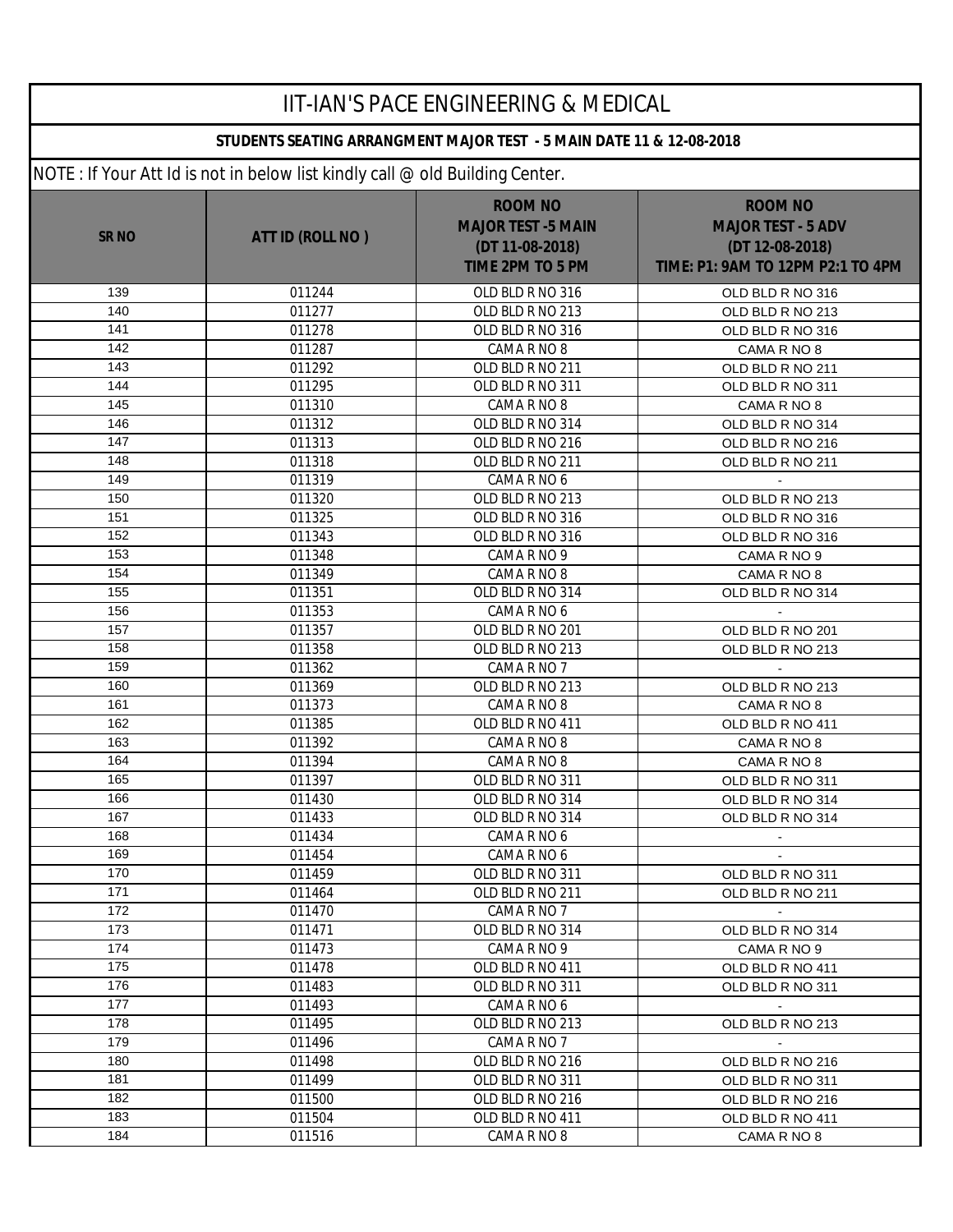| <b>IIT-IAN'S PACE ENGINEERING &amp; MEDICAL</b> |                                                                              |                                                                                           |                                                                                                     |  |  |
|-------------------------------------------------|------------------------------------------------------------------------------|-------------------------------------------------------------------------------------------|-----------------------------------------------------------------------------------------------------|--|--|
|                                                 | STUDENTS SEATING ARRANGMENT MAJOR TEST - 5 MAIN DATE 11 & 12-08-2018         |                                                                                           |                                                                                                     |  |  |
|                                                 | NOTE: If Your Att Id is not in below list kindly call @ old Building Center. |                                                                                           |                                                                                                     |  |  |
| <b>SR NO</b>                                    | ATT ID (ROLL NO)                                                             | <b>ROOM NO</b><br><b>MAJOR TEST -5 MAIN</b><br>(DT 11-08-2018)<br><b>TIME 2PM TO 5 PM</b> | <b>ROOM NO</b><br><b>MAJOR TEST - 5 ADV</b><br>(DT 12-08-2018)<br>TIME: P1: 9AM TO 12PM P2:1 TO 4PM |  |  |
| 185                                             | 011525                                                                       | OLD BLD R NO 201                                                                          | OLD BLD R NO 201                                                                                    |  |  |
| 186                                             | 011531                                                                       | OLD BLD R NO 213                                                                          | OLD BLD R NO 213                                                                                    |  |  |
| 187                                             | 011532                                                                       | OLD BLD R NO 411                                                                          | OLD BLD R NO 411                                                                                    |  |  |
| 188                                             | 011537                                                                       | CAMA R NO 9                                                                               | CAMA R NO 9                                                                                         |  |  |
| 189                                             | 011551                                                                       | OLD BLD R NO 213                                                                          | OLD BLD R NO 213                                                                                    |  |  |
| 190                                             | 011552                                                                       | OLD BLD R NO 216                                                                          | OLD BLD R NO 216                                                                                    |  |  |
| 191                                             | 011557                                                                       | OLD BLD R NO 201                                                                          | OLD BLD R NO 201                                                                                    |  |  |
| 192                                             | 011560                                                                       | OLD BLD R NO 411                                                                          | OLD BLD R NO 411                                                                                    |  |  |
| 193                                             | 011565                                                                       | OLD BLD R NO 411                                                                          | OLD BLD R NO 411                                                                                    |  |  |
| 194                                             | 011568                                                                       | OLD BLD R NO 213                                                                          | OLD BLD R NO 213                                                                                    |  |  |
| 195                                             | 011569                                                                       | OLD BLD R NO 314                                                                          | OLD BLD R NO 314                                                                                    |  |  |
| 196                                             | 011581                                                                       | OLD BLD R NO 213                                                                          | OLD BLD R NO 213                                                                                    |  |  |
| 197                                             | 011583                                                                       | OLD BLD R NO 411                                                                          | OLD BLD R NO 411                                                                                    |  |  |
| 198                                             | 011591                                                                       | CAMA R NO 8                                                                               | CAMA R NO 8                                                                                         |  |  |
| 199                                             | 011617                                                                       | OLD BLD R NO 216                                                                          | OLD BLD R NO 216                                                                                    |  |  |
| 200<br>201                                      | 011622                                                                       | OLD BLD R NO 314                                                                          | OLD BLD R NO 314                                                                                    |  |  |
| 202                                             | 011625<br>011630                                                             | OLD BLD R NO 201                                                                          | OLD BLD R NO 201                                                                                    |  |  |
| 203                                             | 011631                                                                       | CAMA R NO 9<br>CAMA R NO 9                                                                | CAMA R NO 9<br>CAMA R NO 9                                                                          |  |  |
| 204                                             | 011633                                                                       | CAMA R NO 6                                                                               |                                                                                                     |  |  |
| 205                                             | 011635                                                                       | OLD BLD R NO 314                                                                          | OLD BLD R NO 314                                                                                    |  |  |
| 206                                             | 011636                                                                       | OLD BLD R NO 216                                                                          | OLD BLD R NO 216                                                                                    |  |  |
| 207                                             | 011639                                                                       | OLD BLD R NO 211                                                                          | OLD BLD R NO 211                                                                                    |  |  |
| 208                                             | 011649                                                                       | OLD BLD R NO 211                                                                          | OLD BLD R NO 211                                                                                    |  |  |
| 209                                             | 011650                                                                       | CAMA R NO 6                                                                               |                                                                                                     |  |  |
| 210                                             | 011653                                                                       | OLD BLD R NO 211                                                                          | OLD BLD R NO 211                                                                                    |  |  |
| 211                                             | 011654                                                                       | OLD BLD R NO 411                                                                          | OLD BLD R NO 411                                                                                    |  |  |
| 212                                             | 011671                                                                       | OLD BLD R NO 211                                                                          | OLD BLD R NO 211                                                                                    |  |  |
| 213                                             | 011679                                                                       | OLD BLD R NO 216                                                                          | OLD BLD R NO 216                                                                                    |  |  |
| 214                                             | 011689                                                                       | CAMA R NO 6                                                                               | $\blacksquare$                                                                                      |  |  |
| 215                                             | 011690                                                                       | OLD BLD R NO 311                                                                          | OLD BLD R NO 311                                                                                    |  |  |
| 216                                             | 011701                                                                       | OLD BLD R NO 311                                                                          | OLD BLD R NO 311                                                                                    |  |  |
| 217                                             | 011704                                                                       | OLD BLD R NO 216                                                                          | OLD BLD R NO 216                                                                                    |  |  |
| 218                                             | 011714                                                                       | OLD BLD R NO 213                                                                          | OLD BLD R NO 213                                                                                    |  |  |
| 219                                             | 011718                                                                       | OLD BLD R NO 216                                                                          | OLD BLD R NO 216                                                                                    |  |  |
| 220                                             | 011725                                                                       | CAMA R NO 8                                                                               | CAMA R NO 8                                                                                         |  |  |
| 221                                             | 011727                                                                       | OLD BLD R NO 213                                                                          | OLD BLD R NO 213                                                                                    |  |  |
| 222                                             | 011728                                                                       | OLD BLD R NO 216                                                                          | OLD BLD R NO 216                                                                                    |  |  |
| 223                                             | 011734                                                                       | OLD BLD R NO 213                                                                          | OLD BLD R NO 213                                                                                    |  |  |
| 224                                             | 011742                                                                       | OLD BLD R NO 311                                                                          | OLD BLD R NO 311                                                                                    |  |  |
| 225                                             | 011746                                                                       | OLD BLD R NO 411                                                                          | OLD BLD R NO 411                                                                                    |  |  |
| 226                                             | 011752                                                                       | OLD BLD R NO 314                                                                          | OLD BLD R NO 314                                                                                    |  |  |
| 227                                             | 011773                                                                       | CAMA R NO 6                                                                               | $\sim$                                                                                              |  |  |
| 228<br>229                                      | 011776                                                                       | CAMA R NO 6                                                                               | $\blacksquare$                                                                                      |  |  |
| 230                                             | 011781<br>011829                                                             | CAMA R NO 7<br>OLD BLD R NO 211                                                           |                                                                                                     |  |  |
|                                                 |                                                                              |                                                                                           | OLD BLD R NO 211                                                                                    |  |  |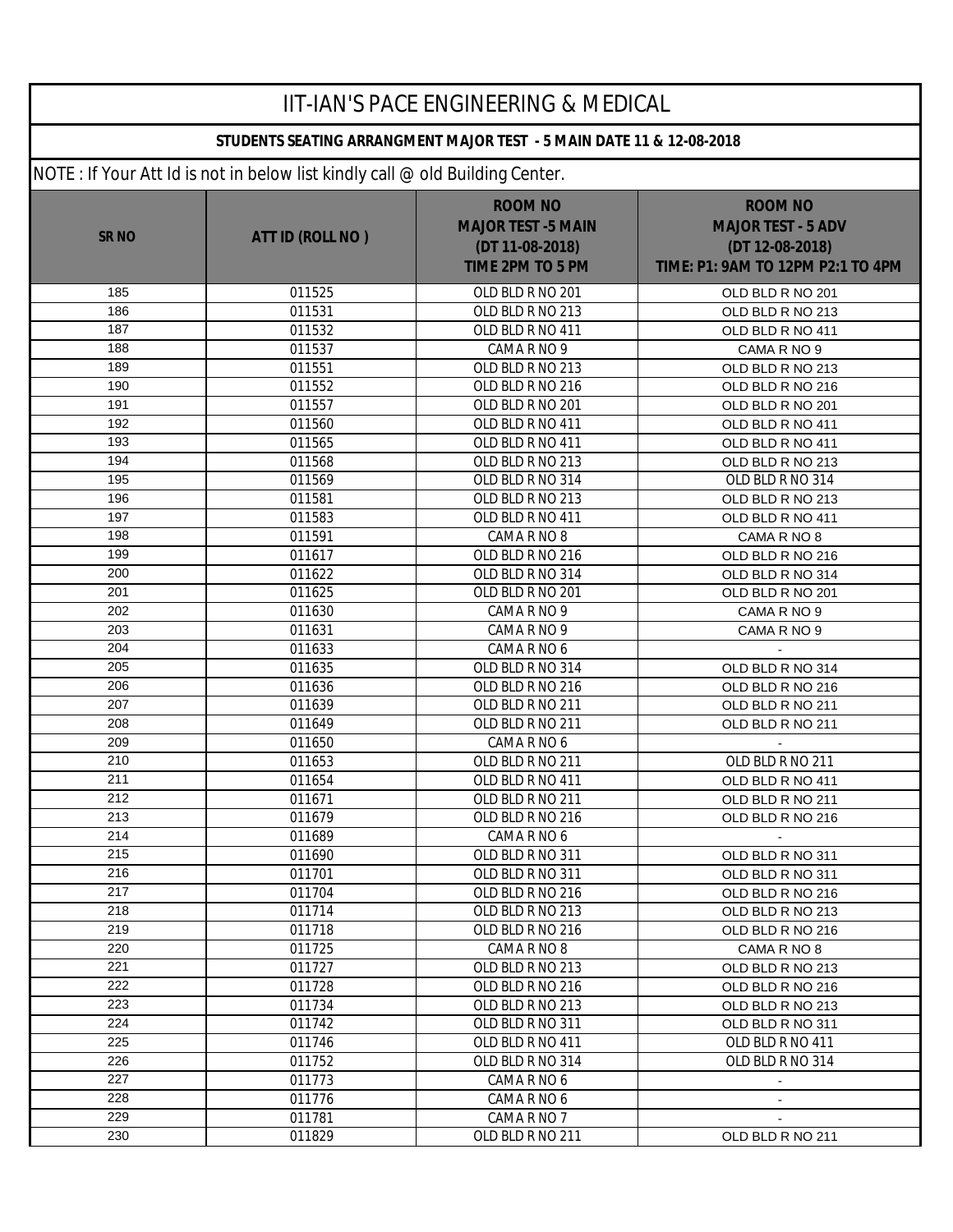| <b>IIT-IAN'S PACE ENGINEERING &amp; MEDICAL</b> |                                                                              |                                                                                           |                                                                                                     |  |  |
|-------------------------------------------------|------------------------------------------------------------------------------|-------------------------------------------------------------------------------------------|-----------------------------------------------------------------------------------------------------|--|--|
|                                                 | STUDENTS SEATING ARRANGMENT MAJOR TEST - 5 MAIN DATE 11 & 12-08-2018         |                                                                                           |                                                                                                     |  |  |
|                                                 | NOTE: If Your Att Id is not in below list kindly call @ old Building Center. |                                                                                           |                                                                                                     |  |  |
| SR <sub>NO</sub>                                | ATT ID (ROLL NO)                                                             | <b>ROOM NO</b><br><b>MAJOR TEST -5 MAIN</b><br>(DT 11-08-2018)<br><b>TIME 2PM TO 5 PM</b> | <b>ROOM NO</b><br><b>MAJOR TEST - 5 ADV</b><br>(DT 12-08-2018)<br>TIME: P1: 9AM TO 12PM P2:1 TO 4PM |  |  |
| 231                                             | 011831                                                                       | OLD BLD R NO 216                                                                          | OLD BLD R NO 216                                                                                    |  |  |
| 232                                             | 011832                                                                       | OLD BLD R NO 311                                                                          | OLD BLD R NO 311                                                                                    |  |  |
| 233                                             | 011914                                                                       | OLD BLD R NO 314                                                                          | OLD BLD R NO 314                                                                                    |  |  |
| 234                                             | 011923                                                                       | OLD BLD R NO 213                                                                          | OLD BLD R NO 213                                                                                    |  |  |
| 235                                             | 011955                                                                       | OLD BLD R NO 201                                                                          | OLD BLD R NO 201                                                                                    |  |  |
| 236                                             | 011964                                                                       | OLD BLD R NO 201                                                                          | OLD BLD R NO 201                                                                                    |  |  |
| 237                                             | 012024                                                                       | OLD BLD R NO 314                                                                          | OLD BLD R NO 314                                                                                    |  |  |
| 238                                             | 012126                                                                       | OLD BLD R NO 213                                                                          | OLD BLD R NO 213                                                                                    |  |  |
| 239                                             | 012149                                                                       | OLD BLD R NO 411                                                                          | OLD BLD R NO 411                                                                                    |  |  |
| 240                                             | 012223                                                                       | OLD BLD R NO 411                                                                          | OLD BLD R NO 411                                                                                    |  |  |
| 241                                             | 012323                                                                       | CAMA R NO 9                                                                               | CAMA R NO 9                                                                                         |  |  |
| 242                                             | 012330                                                                       | OLD BLD R NO 201                                                                          | OLD BLD R NO 201                                                                                    |  |  |
| 243                                             | 012336                                                                       | OLD BLD R NO 311                                                                          | OLD BLD R NO 311                                                                                    |  |  |
| 244                                             | 012337                                                                       | CAMA R NO 6                                                                               |                                                                                                     |  |  |
| 245                                             | 012339                                                                       | CAMA R NO 6                                                                               |                                                                                                     |  |  |
| 246                                             | 012360                                                                       | OLD BLD R NO 201                                                                          | OLD BLD R NO 201                                                                                    |  |  |
| 247                                             | 012363                                                                       | OLD BLD R NO 316                                                                          | OLD BLD R NO 316                                                                                    |  |  |
| 248                                             | 012373                                                                       | OLD BLD R NO 311                                                                          | OLD BLD R NO 311                                                                                    |  |  |
| 249                                             | 012401                                                                       | OLD BLD R NO 213                                                                          | OLD BLD R NO 213                                                                                    |  |  |
| 250                                             | 012405                                                                       | CAMA R NO 6                                                                               |                                                                                                     |  |  |
| 251                                             | 012407                                                                       | CAMA R NO 6                                                                               | $\blacksquare$                                                                                      |  |  |
| 252                                             | 012411                                                                       | CAMA R NO 6                                                                               |                                                                                                     |  |  |
| 253                                             | 012413                                                                       | OLD BLD R NO 314                                                                          | OLD BLD R NO 314                                                                                    |  |  |
| 254                                             | 012419                                                                       | OLD BLD R NO 311                                                                          | OLD BLD R NO 311                                                                                    |  |  |
| 255                                             | 012421                                                                       | OLD BLD R NO 213                                                                          | OLD BLD R NO 213                                                                                    |  |  |
| 256                                             | 012424                                                                       | OLD BLD R NO 201                                                                          | OLD BLD R NO 201                                                                                    |  |  |
| 257                                             | 012455                                                                       | CAMA R NO 8                                                                               | CAMA R NO 8                                                                                         |  |  |
| 258                                             | 012473                                                                       | OLD BLD R NO 314                                                                          | OLD BLD R NO 314                                                                                    |  |  |
| 259                                             | 012486                                                                       | OLD BLD R NO 311                                                                          | OLD BLD R NO 311                                                                                    |  |  |
| 260                                             | 012487                                                                       | OLD BLD R NO 216                                                                          | OLD BLD R NO 216                                                                                    |  |  |
| 261                                             | 012513                                                                       | OLD BLD R NO 211                                                                          | OLD BLD R NO 211                                                                                    |  |  |
| 262                                             | 012520                                                                       | OLD BLD R NO 311                                                                          | OLD BLD R NO 311                                                                                    |  |  |
| 263                                             | 012530                                                                       | CAMA R NO 6                                                                               |                                                                                                     |  |  |
| 264                                             | 012533                                                                       | OLD BLD R NO 411                                                                          | OLD BLD R NO 411                                                                                    |  |  |
| 265                                             | 012537                                                                       | CAMA R NO 6                                                                               | $\sim$                                                                                              |  |  |
| 266                                             | 012545                                                                       | OLD BLD R NO 213                                                                          | OLD BLD R NO 213                                                                                    |  |  |
| 267                                             | 012554                                                                       | OLD BLD R NO 211                                                                          | OLD BLD R NO 211                                                                                    |  |  |
| 268                                             | 012555                                                                       | OLD BLD R NO 311                                                                          | OLD BLD R NO 311                                                                                    |  |  |
| 269                                             | 012556                                                                       | OLD BLD R NO 316                                                                          | OLD BLD R NO 316                                                                                    |  |  |
| 270                                             | 012558                                                                       | OLD BLD R NO 316                                                                          | OLD BLD R NO 316                                                                                    |  |  |
| 271                                             | 012565                                                                       | OLD BLD R NO 201                                                                          | OLD BLD R NO 201                                                                                    |  |  |
| 272                                             | 012567                                                                       | OLD BLD R NO 201                                                                          | OLD BLD R NO 201                                                                                    |  |  |
| 273                                             | 012568                                                                       | OLD BLD R NO 411                                                                          | OLD BLD R NO 411                                                                                    |  |  |
| 274                                             | 012577                                                                       | CAMA R NO 6                                                                               |                                                                                                     |  |  |
| 275                                             | 012596                                                                       | OLD BLD R NO 213                                                                          | OLD BLD R NO 213                                                                                    |  |  |
| 276                                             | 012628                                                                       | OLD BLD R NO 314                                                                          | OLD BLD R NO 314                                                                                    |  |  |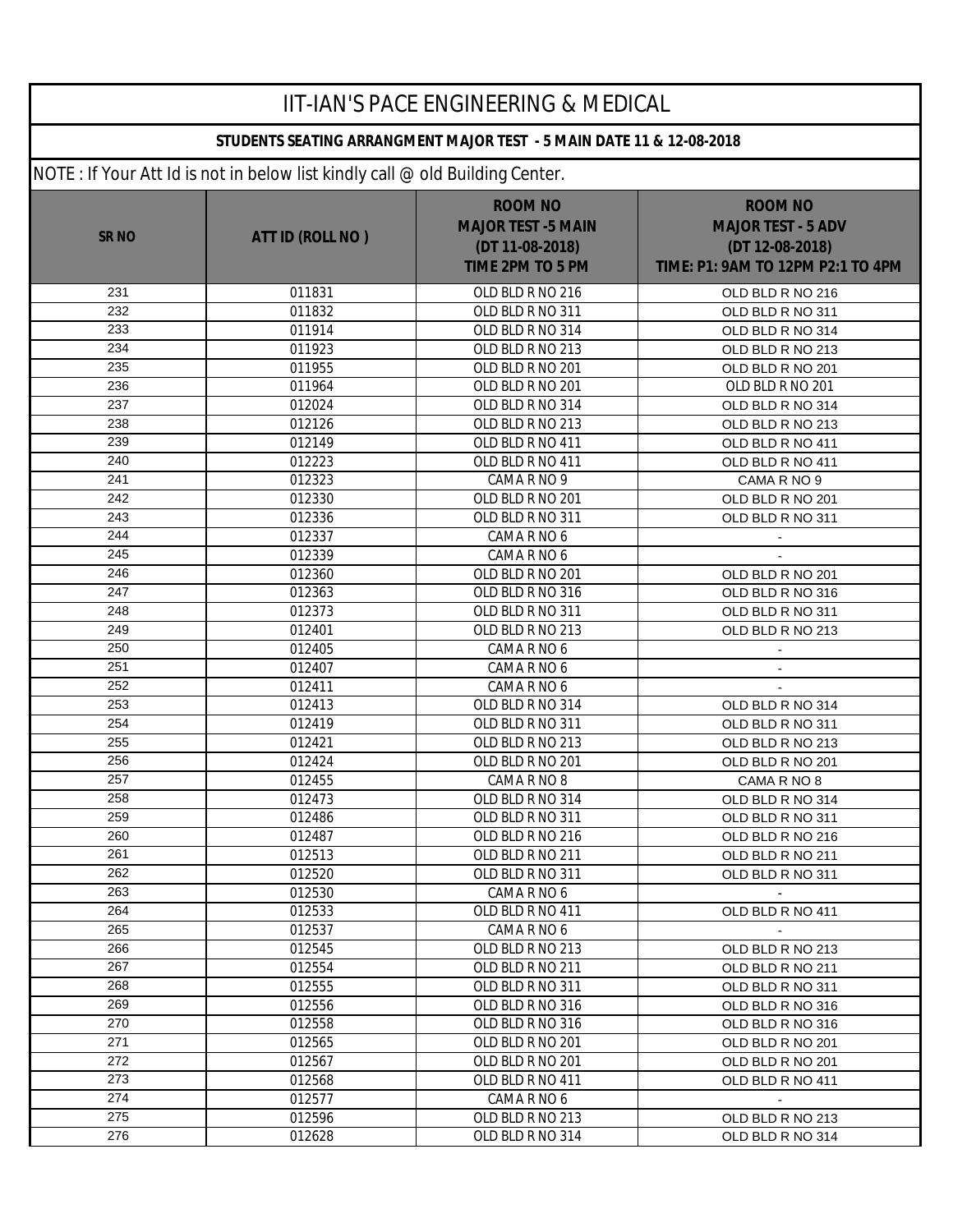| <b>IIT-IAN'S PACE ENGINEERING &amp; MEDICAL</b> |                                                                              |                                                                                           |                                                                                                     |  |  |
|-------------------------------------------------|------------------------------------------------------------------------------|-------------------------------------------------------------------------------------------|-----------------------------------------------------------------------------------------------------|--|--|
|                                                 | STUDENTS SEATING ARRANGMENT MAJOR TEST - 5 MAIN DATE 11 & 12-08-2018         |                                                                                           |                                                                                                     |  |  |
|                                                 | NOTE: If Your Att Id is not in below list kindly call @ old Building Center. |                                                                                           |                                                                                                     |  |  |
| <b>SRNO</b>                                     | ATT ID (ROLL NO)                                                             | <b>ROOM NO</b><br><b>MAJOR TEST -5 MAIN</b><br>(DT 11-08-2018)<br><b>TIME 2PM TO 5 PM</b> | <b>ROOM NO</b><br><b>MAJOR TEST - 5 ADV</b><br>(DT 12-08-2018)<br>TIME: P1: 9AM TO 12PM P2:1 TO 4PM |  |  |
| 277                                             | 012646                                                                       | OLD BLD R NO 311                                                                          | OLD BLD R NO 311                                                                                    |  |  |
| 278                                             | 012666                                                                       | CAMA R NO 8                                                                               | CAMA R NO 8                                                                                         |  |  |
| 279                                             | 012674                                                                       | OLD BLD R NO 201                                                                          | OLD BLD R NO 201                                                                                    |  |  |
| 280                                             | 012689                                                                       | OLD BLD R NO 216                                                                          | OLD BLD R NO 216                                                                                    |  |  |
| 281                                             | 012695                                                                       | CAMA R NO 8                                                                               | CAMA R NO 8                                                                                         |  |  |
| 282                                             | 012698                                                                       | OLD BLD R NO 314                                                                          | OLD BLD R NO 314                                                                                    |  |  |
| 283                                             | 012762                                                                       | CAMA R NO 6                                                                               |                                                                                                     |  |  |
| 284                                             | 012782                                                                       | OLD BLD R NO 316                                                                          | OLD BLD R NO 316                                                                                    |  |  |
| 285                                             | 012801                                                                       | OLD BLD R NO 201                                                                          | OLD BLD R NO 201                                                                                    |  |  |
| 286                                             | 012861                                                                       | OLD BLD R NO 311                                                                          | OLD BLD R NO 311                                                                                    |  |  |
| 287                                             | 012877                                                                       | OLD BLD R NO 316                                                                          | OLD BLD R NO 316                                                                                    |  |  |
| 288                                             | 012878                                                                       | OLD BLD R NO 216                                                                          | OLD BLD R NO 216                                                                                    |  |  |
| 289                                             | 012887                                                                       | OLD BLD R NO 211                                                                          | OLD BLD R NO 211                                                                                    |  |  |
| 290                                             | 012932                                                                       | OLD BLD R NO 311                                                                          | OLD BLD R NO 311                                                                                    |  |  |
| 291                                             | 012952                                                                       | CAMA R NO 6                                                                               |                                                                                                     |  |  |
| 292                                             | 012960                                                                       | OLD BLD R NO 411                                                                          | OLD BLD R NO 411                                                                                    |  |  |
| 293                                             | 012987                                                                       | CAMA R NO 8                                                                               | CAMA R NO 8                                                                                         |  |  |
| 294<br>295                                      | 012994                                                                       | OLD BLD R NO 316                                                                          | OLD BLD R NO 316                                                                                    |  |  |
| 296                                             | 013001<br>013006                                                             | OLD BLD R NO 211<br>OLD BLD R NO 411                                                      | OLD BLD R NO 211<br>OLD BLD R NO 411                                                                |  |  |
| 297                                             | 013007                                                                       | CAMA R NO 8                                                                               | CAMA R NO 8                                                                                         |  |  |
| 298                                             | 013021                                                                       | OLD BLD R NO 411                                                                          | OLD BLD R NO 411                                                                                    |  |  |
| 299                                             | 013022                                                                       | CAMA R NO 6                                                                               |                                                                                                     |  |  |
| 300                                             | 013034                                                                       | OLD BLD R NO 316                                                                          | OLD BLD R NO 316                                                                                    |  |  |
| 301                                             | 013035                                                                       | OLD BLD R NO 211                                                                          | OLD BLD R NO 211                                                                                    |  |  |
| 302                                             | 013036                                                                       | OLD BLD R NO 211                                                                          | OLD BLD R NO 211                                                                                    |  |  |
| 303                                             | 013037                                                                       | OLD BLD R NO 411                                                                          | OLD BLD R NO 411                                                                                    |  |  |
| 304                                             | 013093                                                                       | OLD BLD R NO 201                                                                          | OLD BLD R NO 201                                                                                    |  |  |
| 305                                             | 013134                                                                       | OLD BLD R NO 316                                                                          | OLD BLD R NO 316                                                                                    |  |  |
| 306                                             | 013136                                                                       | CAMA R NO 9                                                                               | CAMA R NO 9                                                                                         |  |  |
| 307                                             | 013161                                                                       | OLD BLD R NO 211                                                                          | OLD BLD R NO 211                                                                                    |  |  |
| 308                                             | 013165                                                                       | CAMA R NO 9                                                                               | CAMA R NO 9                                                                                         |  |  |
| 309                                             | 013192                                                                       | OLD BLD R NO 311                                                                          | OLD BLD R NO 311                                                                                    |  |  |
| 310                                             | 013249                                                                       | CAMA R NO 8                                                                               | CAMA R NO 8                                                                                         |  |  |
| 311                                             | 013289                                                                       | OLD BLD R NO 316                                                                          | OLD BLD R NO 316                                                                                    |  |  |
| 312                                             | 013293                                                                       | OLD BLD R NO 311                                                                          | OLD BLD R NO 311                                                                                    |  |  |
| 313                                             | 013297                                                                       | OLD BLD R NO 316                                                                          | OLD BLD R NO 316                                                                                    |  |  |
| 314                                             | 013298                                                                       | OLD BLD R NO 314                                                                          | OLD BLD R NO 314                                                                                    |  |  |
| 315                                             | 013301                                                                       | OLD BLD R NO 213                                                                          | OLD BLD R NO 213                                                                                    |  |  |
| 316                                             | 013303                                                                       | OLD BLD R NO 411                                                                          | OLD BLD R NO 411                                                                                    |  |  |
| 317                                             | 013307                                                                       | OLD BLD R NO 411                                                                          | OLD BLD R NO 411                                                                                    |  |  |
| 318                                             | 013320                                                                       | OLD BLD R NO 314                                                                          | OLD BLD R NO 314                                                                                    |  |  |
| 319                                             | 013348                                                                       | OLD BLD R NO 213                                                                          | OLD BLD R NO 213                                                                                    |  |  |
| 320                                             | 013361                                                                       | OLD BLD R NO 411                                                                          | OLD BLD R NO 411                                                                                    |  |  |
| 321                                             | 013367                                                                       | OLD BLD R NO 213                                                                          | OLD BLD R NO 213                                                                                    |  |  |
| 322                                             | 013371                                                                       | OLD BLD R NO 316                                                                          | OLD BLD R NO 316                                                                                    |  |  |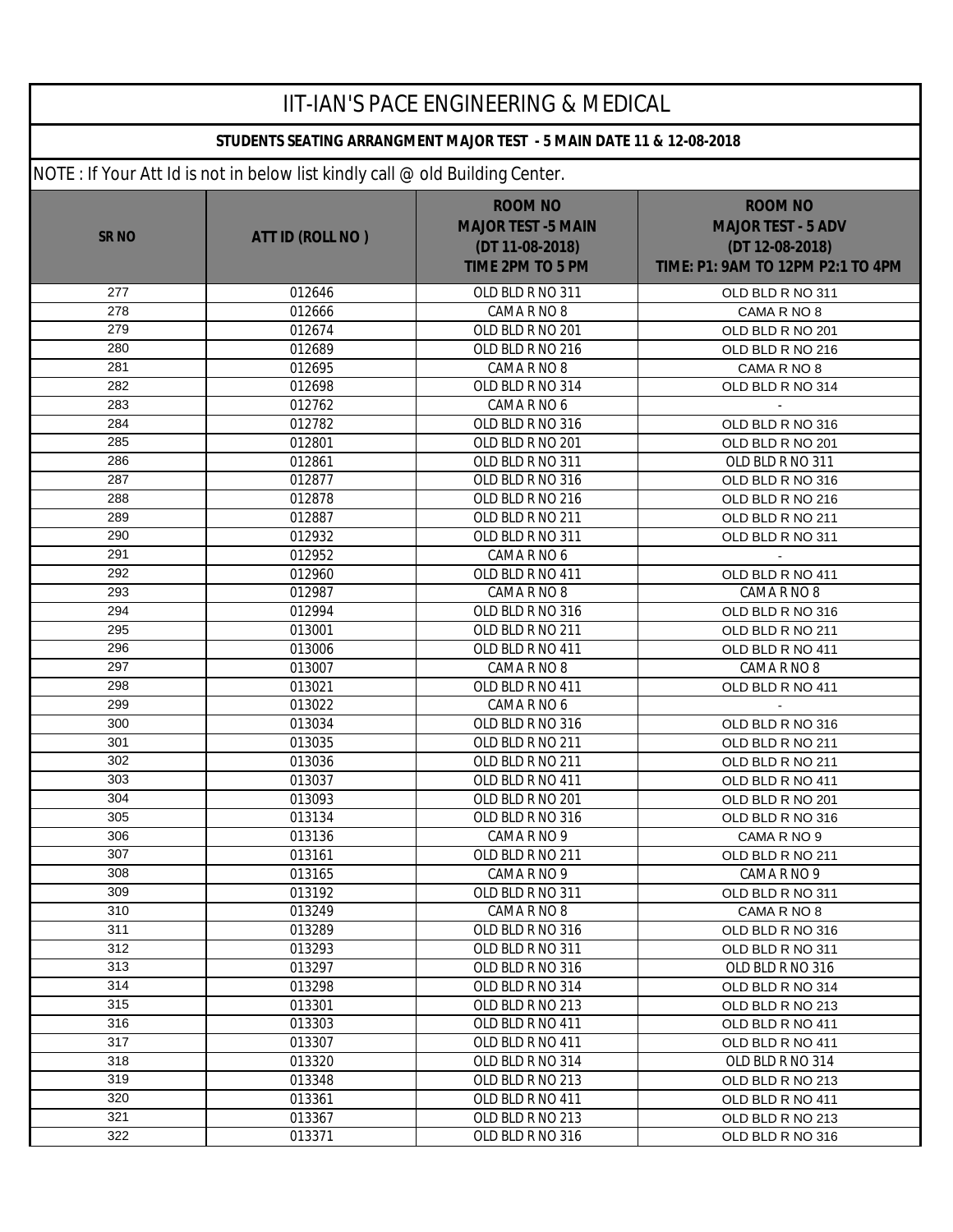| <b>IIT-IAN'S PACE ENGINEERING &amp; MEDICAL</b>                      |                                                                              |                                                                                           |                                                                                                     |  |
|----------------------------------------------------------------------|------------------------------------------------------------------------------|-------------------------------------------------------------------------------------------|-----------------------------------------------------------------------------------------------------|--|
| STUDENTS SEATING ARRANGMENT MAJOR TEST - 5 MAIN DATE 11 & 12-08-2018 |                                                                              |                                                                                           |                                                                                                     |  |
|                                                                      | NOTE: If Your Att Id is not in below list kindly call @ old Building Center. |                                                                                           |                                                                                                     |  |
| <b>SRNO</b>                                                          | ATT ID (ROLL NO)                                                             | <b>ROOM NO</b><br><b>MAJOR TEST -5 MAIN</b><br>(DT 11-08-2018)<br><b>TIME 2PM TO 5 PM</b> | <b>ROOM NO</b><br><b>MAJOR TEST - 5 ADV</b><br>(DT 12-08-2018)<br>TIME: P1: 9AM TO 12PM P2:1 TO 4PM |  |
| 323                                                                  | 013397                                                                       | OLD BLD R NO 211                                                                          | OLD BLD R NO 211                                                                                    |  |
| 324                                                                  | 013402                                                                       | OLD BLD R NO 211                                                                          | OLD BLD R NO 211                                                                                    |  |
| 325                                                                  | 013414                                                                       | OLD BLD R NO 211                                                                          | OLD BLD R NO 211                                                                                    |  |
| 326                                                                  | 013434                                                                       | OLD BLD R NO 216                                                                          | OLD BLD R NO 216                                                                                    |  |
| 327                                                                  | 013446                                                                       | OLD BLD R NO 316                                                                          | OLD BLD R NO 316                                                                                    |  |
| 328                                                                  | 013449                                                                       | OLD BLD R NO 411                                                                          | OLD BLD R NO 411                                                                                    |  |
| 329                                                                  | 013458                                                                       | CAMA R NO 6                                                                               |                                                                                                     |  |
| 330                                                                  | 013465                                                                       | OLD BLD R NO 213                                                                          | OLD BLD R NO 213                                                                                    |  |
| 331                                                                  | 013488                                                                       | OLD BLD R NO 316                                                                          | OLD BLD R NO 316                                                                                    |  |
| 332                                                                  | 013493                                                                       | CAMA R NO 6                                                                               |                                                                                                     |  |
| 333                                                                  | 013497                                                                       | OLD BLD R NO 201                                                                          | OLD BLD R NO 201                                                                                    |  |
| 334                                                                  | 013588                                                                       | CAMA R NO 6                                                                               |                                                                                                     |  |
| 335                                                                  | 013599                                                                       | OLD BLD R NO 411                                                                          | OLD BLD R NO 411                                                                                    |  |
| 336                                                                  | 013603                                                                       | CAMA R NO 7                                                                               |                                                                                                     |  |
| 337                                                                  | 013631                                                                       | OLD BLD R NO 216                                                                          | OLD BLD R NO 216                                                                                    |  |
| 338                                                                  | 013658                                                                       | OLD BLD R NO 311                                                                          | OLD BLD R NO 311                                                                                    |  |
| 339                                                                  | 013659                                                                       | OLD BLD R NO 311                                                                          | OLD BLD R NO 311                                                                                    |  |
| 340                                                                  | 013699                                                                       | OLD BLD R NO 314                                                                          | OLD BLD R NO 314                                                                                    |  |
| 341                                                                  | 013700                                                                       | OLD BLD R NO 311                                                                          | OLD BLD R NO 311                                                                                    |  |
| 342                                                                  | 013708                                                                       | OLD BLD R NO 411                                                                          | OLD BLD R NO 411                                                                                    |  |
| 343                                                                  | 013721                                                                       | CAMA R NO 6                                                                               |                                                                                                     |  |
| 344                                                                  | 013729                                                                       | OLD BLD R NO 311                                                                          | OLD BLD R NO 311                                                                                    |  |
| 345<br>346                                                           | 013747                                                                       | OLD BLD R NO 314                                                                          | OLD BLD R NO 314                                                                                    |  |
| 347                                                                  | 013755                                                                       | OLD BLD R NO 211                                                                          | OLD BLD R NO 211                                                                                    |  |
| 348                                                                  | 013811                                                                       | OLD BLD R NO 211<br>OLD BLD R NO 316                                                      | OLD BLD R NO 211                                                                                    |  |
| 349                                                                  | 013823                                                                       |                                                                                           | OLD BLD R NO 316                                                                                    |  |
| 350                                                                  | 013824<br>013847                                                             | OLD BLD R NO 316<br>OLD BLD R NO 411                                                      | OLD BLD R NO 316<br>OLD BLD R NO 411                                                                |  |
| 351                                                                  | 013850                                                                       | CAMA R NO 9                                                                               | CAMA R NO 9                                                                                         |  |
| 352                                                                  | 013856                                                                       | OLD BLD R NO 216                                                                          | OLD BLD R NO 216                                                                                    |  |
| 353                                                                  | 013879                                                                       | OLD BLD R NO 411                                                                          | OLD BLD R NO 411                                                                                    |  |
| 354                                                                  | 013888                                                                       | OLD BLD R NO 213                                                                          | OLD BLD R NO 213                                                                                    |  |
| 355                                                                  | 013893                                                                       | OLD BLD R NO 211                                                                          | OLD BLD R NO 211                                                                                    |  |
| 356                                                                  | 013910                                                                       | OLD BLD R NO 201                                                                          | OLD BLD R NO 201                                                                                    |  |
| 357                                                                  | 013920                                                                       | CAMA R NO 6                                                                               |                                                                                                     |  |
| 358                                                                  | 013949                                                                       | CAMA R NO 6                                                                               | $\mathbf{r}$                                                                                        |  |
| 359                                                                  | 013986                                                                       | CAMA R NO 8                                                                               | CAMA R NO 8                                                                                         |  |
| 360                                                                  | 013989                                                                       | OLD BLD R NO 216                                                                          | OLD BLD R NO 216                                                                                    |  |
| 361                                                                  | 013997                                                                       | OLD BLD R NO 314                                                                          | OLD BLD R NO 314                                                                                    |  |
| 362                                                                  | 014046                                                                       | OLD BLD R NO 311                                                                          | OLD BLD R NO 311                                                                                    |  |
| 363                                                                  | 014106                                                                       | CAMA R NO 6                                                                               | $\sim$                                                                                              |  |
| 364                                                                  | 014192                                                                       | OLD BLD R NO 411                                                                          | OLD BLD R NO 411                                                                                    |  |
| 365                                                                  | 014220                                                                       | OLD BLD R NO 211                                                                          | OLD BLD R NO 211                                                                                    |  |
| 366                                                                  | 014278                                                                       | OLD BLD R NO 213                                                                          | OLD BLD R NO 213                                                                                    |  |
| 367                                                                  | 014281                                                                       | OLD BLD R NO 411                                                                          | OLD BLD R NO 411                                                                                    |  |
| 368                                                                  | 014297                                                                       | OLD BLD R NO 314                                                                          | OLD BLD R NO 314                                                                                    |  |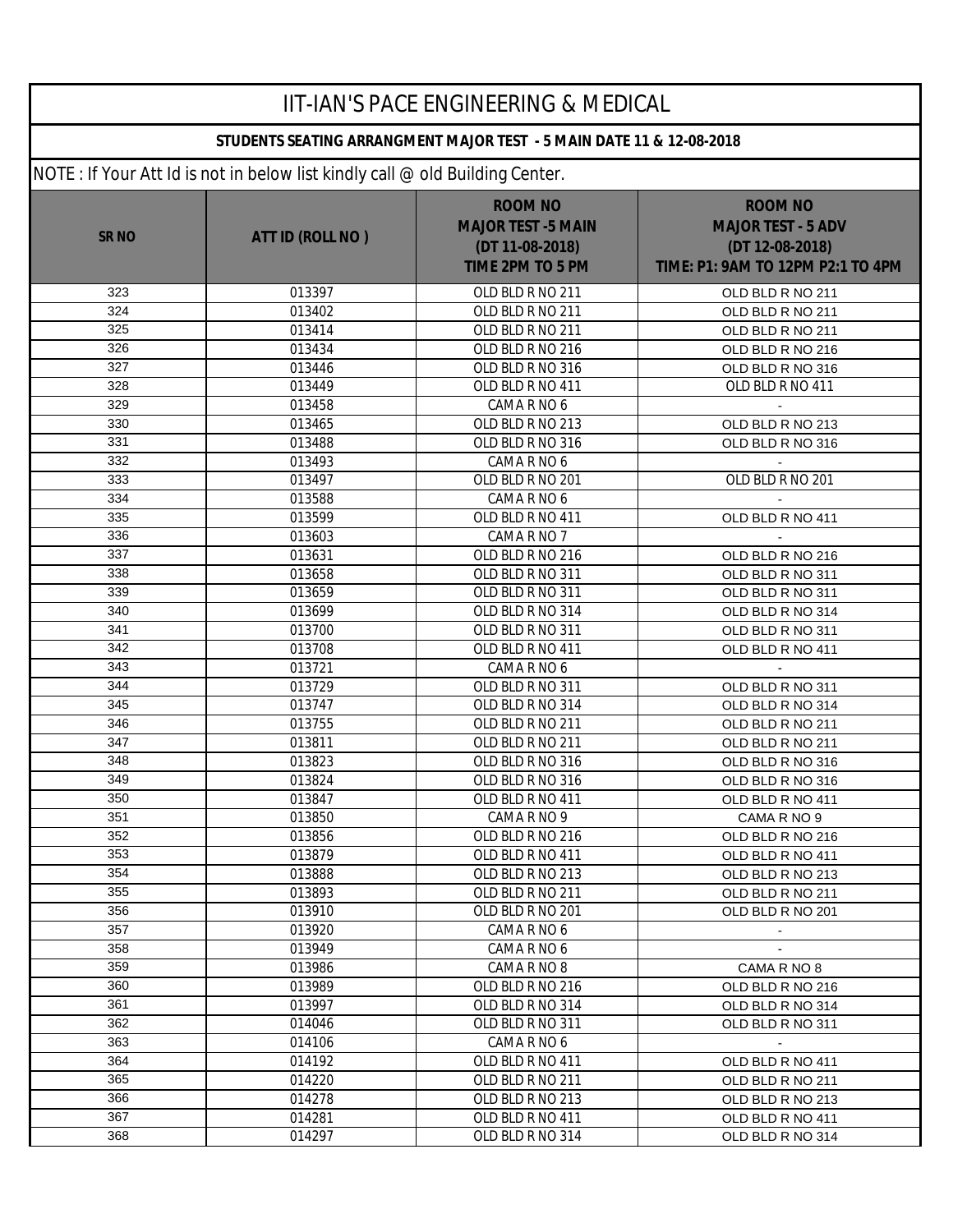| <b>IIT-IAN'S PACE ENGINEERING &amp; MEDICAL</b> |                                                                              |                                                                                           |                                                                                                     |  |  |
|-------------------------------------------------|------------------------------------------------------------------------------|-------------------------------------------------------------------------------------------|-----------------------------------------------------------------------------------------------------|--|--|
|                                                 | STUDENTS SEATING ARRANGMENT MAJOR TEST - 5 MAIN DATE 11 & 12-08-2018         |                                                                                           |                                                                                                     |  |  |
|                                                 | NOTE: If Your Att Id is not in below list kindly call @ old Building Center. |                                                                                           |                                                                                                     |  |  |
| <b>SR NO</b>                                    | ATT ID (ROLL NO)                                                             | <b>ROOM NO</b><br><b>MAJOR TEST -5 MAIN</b><br>(DT 11-08-2018)<br><b>TIME 2PM TO 5 PM</b> | <b>ROOM NO</b><br><b>MAJOR TEST - 5 ADV</b><br>(DT 12-08-2018)<br>TIME: P1: 9AM TO 12PM P2:1 TO 4PM |  |  |
| 369                                             | 014309                                                                       | OLD BLD R NO 213                                                                          | OLD BLD R NO 213                                                                                    |  |  |
| 370                                             | 014385                                                                       | OLD BLD R NO 316                                                                          | OLD BLD R NO 316                                                                                    |  |  |
| 371                                             | 014397                                                                       | OLD BLD R NO 316                                                                          | OLD BLD R NO 316                                                                                    |  |  |
| 372                                             | 014400                                                                       | CAMA R NO 9                                                                               | CAMA R NO 9                                                                                         |  |  |
| 373                                             | 014405                                                                       | OLD BLD R NO 211                                                                          | OLD BLD R NO 211                                                                                    |  |  |
| 374                                             | 014407                                                                       | CAMA R NO 6                                                                               |                                                                                                     |  |  |
| 375                                             | 014418                                                                       | OLD BLD R NO 213                                                                          | OLD BLD R NO 213                                                                                    |  |  |
| 376                                             | 014431                                                                       | OLD BLD R NO 411                                                                          | OLD BLD R NO 411                                                                                    |  |  |
| 377                                             | 014434                                                                       | OLD BLD R NO 314                                                                          | OLD BLD R NO 314                                                                                    |  |  |
| 378                                             | 014439                                                                       | OLD BLD R NO 314                                                                          | OLD BLD R NO 314                                                                                    |  |  |
| 379                                             | 014442                                                                       | OLD BLD R NO 311                                                                          | OLD BLD R NO 311                                                                                    |  |  |
| 380                                             | 014443                                                                       | OLD BLD R NO 211                                                                          | OLD BLD R NO 211                                                                                    |  |  |
| 381                                             | 014444                                                                       | OLD BLD R NO 201                                                                          | OLD BLD R NO 201                                                                                    |  |  |
| 382                                             | 014510                                                                       | CAMA R NO 7                                                                               |                                                                                                     |  |  |
| 383                                             | 014521                                                                       | CAMA R NO 9                                                                               | CAMA R NO 9                                                                                         |  |  |
| 384                                             | 014531                                                                       | CAMA R NO 6                                                                               |                                                                                                     |  |  |
| 385                                             | 014532                                                                       | CAMA R NO 7                                                                               |                                                                                                     |  |  |
| 386                                             | 014535                                                                       | OLD BLD R NO 316                                                                          | OLD BLD R NO 316                                                                                    |  |  |
| 387                                             | 014541                                                                       | CAMA R NO 8                                                                               | CAMA R NO 8                                                                                         |  |  |
| 388                                             | 014551                                                                       | CAMA R NO 6                                                                               |                                                                                                     |  |  |
| 389                                             | 014562                                                                       | OLD BLD R NO 316                                                                          | OLD BLD R NO 316                                                                                    |  |  |
| 390                                             | 014583                                                                       | OLD BLD R NO 201                                                                          | OLD BLD R NO 201                                                                                    |  |  |
| 391                                             | 014591                                                                       | OLD BLD R NO 213                                                                          | OLD BLD R NO 213                                                                                    |  |  |
| 392                                             | 014598                                                                       | OLD BLD R NO 211                                                                          | OLD BLD R NO 211                                                                                    |  |  |
| 393                                             | 014606                                                                       | OLD BLD R NO 216                                                                          | OLD BLD R NO 216                                                                                    |  |  |
| 394                                             | 014607                                                                       | OLD BLD R NO 216                                                                          | OLD BLD R NO 216                                                                                    |  |  |
| 395                                             | 014631                                                                       | OLD BLD R NO 201                                                                          | OLD BLD R NO 201                                                                                    |  |  |
| 396                                             | 014633                                                                       | OLD BLD R NO 216                                                                          | OLD BLD R NO 216                                                                                    |  |  |
| 397                                             | 014637                                                                       | OLD BLD R NO 316                                                                          | OLD BLD R NO 316                                                                                    |  |  |
| 398                                             | 014642                                                                       | OLD BLD R NO 216                                                                          | OLD BLD R NO 216                                                                                    |  |  |
| 399                                             | 014643                                                                       | CAMA R NO 9                                                                               | CAMA R NO 9                                                                                         |  |  |
| 400                                             | 014647                                                                       | CAMA R NO 7                                                                               | $\sim$                                                                                              |  |  |
| 401                                             | 014707                                                                       | OLD BLD R NO 211                                                                          | OLD BLD R NO 211                                                                                    |  |  |
| 402                                             | 014718                                                                       | OLD BLD R NO 314                                                                          | OLD BLD R NO 314                                                                                    |  |  |
| 403                                             | 014720                                                                       | OLD BLD R NO 316                                                                          | OLD BLD R NO 316                                                                                    |  |  |
| 404                                             | 014725                                                                       | OLD BLD R NO 211                                                                          | OLD BLD R NO 211                                                                                    |  |  |
| 405                                             | 014730                                                                       | CAMA R NO 6                                                                               | $\sim$                                                                                              |  |  |
| 406                                             | 014748                                                                       | OLD BLD R NO 216                                                                          | OLD BLD R NO 216                                                                                    |  |  |
| 407                                             | 014766                                                                       | CAMA R NO 6                                                                               |                                                                                                     |  |  |
| 408                                             | 014785                                                                       | OLD BLD R NO 216                                                                          | OLD BLD R NO 216                                                                                    |  |  |
| 409                                             | 014788                                                                       | OLD BLD R NO 411                                                                          | OLD BLD R NO 411                                                                                    |  |  |
| 410                                             | 014812                                                                       | OLD BLD R NO 314                                                                          | OLD BLD R NO 314                                                                                    |  |  |
| 411                                             | 014836                                                                       | CAMA R NO 7                                                                               | $\sim$                                                                                              |  |  |
| 412                                             | 014888                                                                       | OLD BLD R NO 211                                                                          | OLD BLD R NO 211                                                                                    |  |  |
| 413                                             | 014904                                                                       | CAMA R NO 6                                                                               |                                                                                                     |  |  |
| 414                                             | 014911                                                                       | OLD BLD R NO 311                                                                          | OLD BLD R NO 311                                                                                    |  |  |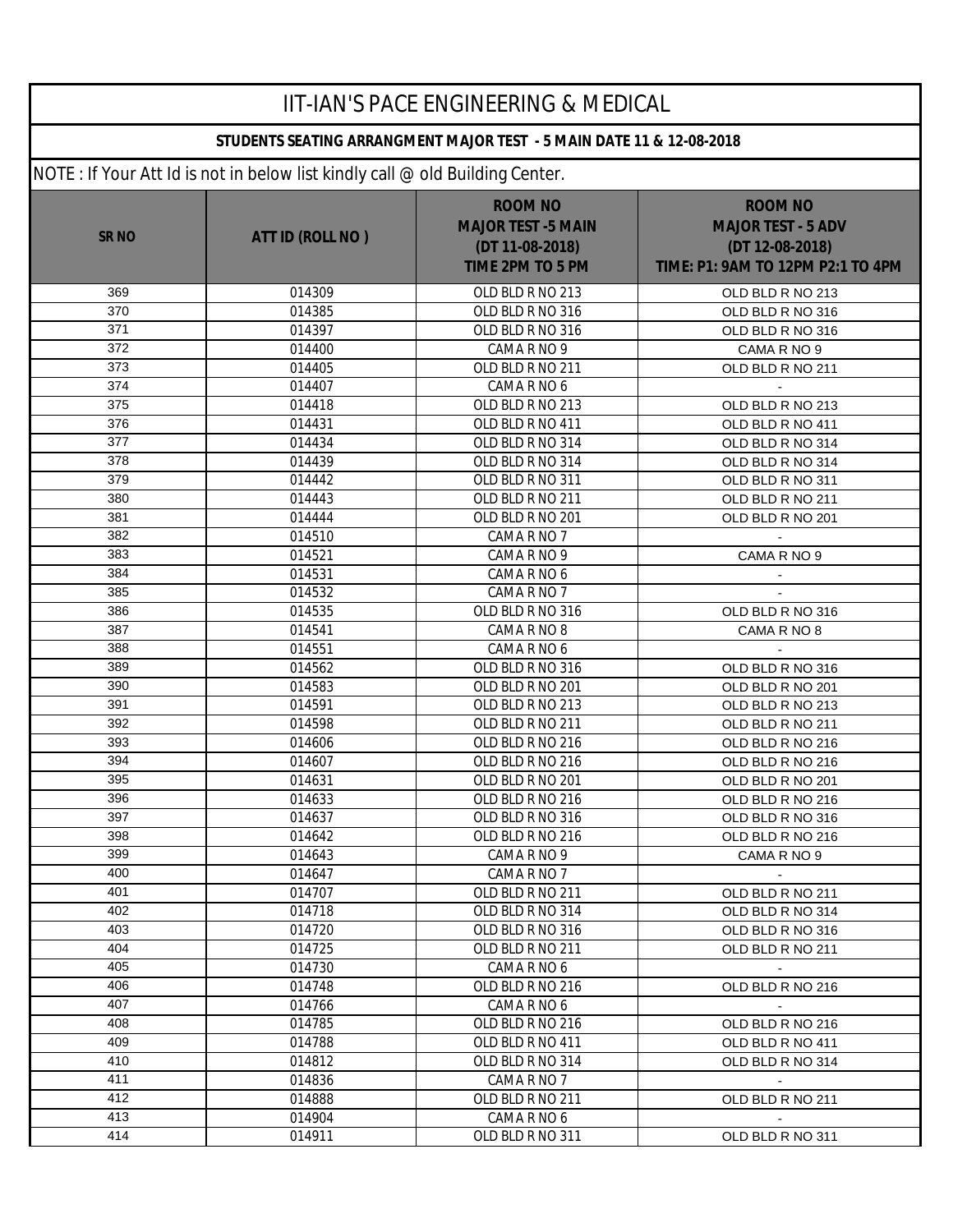| <b>IIT-IAN'S PACE ENGINEERING &amp; MEDICAL</b> |                                                                              |                                                                                           |                                                                                                     |  |
|-------------------------------------------------|------------------------------------------------------------------------------|-------------------------------------------------------------------------------------------|-----------------------------------------------------------------------------------------------------|--|
|                                                 | STUDENTS SEATING ARRANGMENT MAJOR TEST - 5 MAIN DATE 11 & 12-08-2018         |                                                                                           |                                                                                                     |  |
|                                                 | NOTE: If Your Att Id is not in below list kindly call @ old Building Center. |                                                                                           |                                                                                                     |  |
| <b>SR NO</b>                                    | ATT ID (ROLL NO)                                                             | <b>ROOM NO</b><br><b>MAJOR TEST -5 MAIN</b><br>(DT 11-08-2018)<br><b>TIME 2PM TO 5 PM</b> | <b>ROOM NO</b><br><b>MAJOR TEST - 5 ADV</b><br>(DT 12-08-2018)<br>TIME: P1: 9AM TO 12PM P2:1 TO 4PM |  |
| 415                                             | 014927                                                                       | OLD BLD R NO 311                                                                          | OLD BLD R NO 311                                                                                    |  |
| 416                                             | 014963                                                                       | OLD BLD R NO 316                                                                          | OLD BLD R NO 316                                                                                    |  |
| 417                                             | 014970                                                                       | CAMA R NO 7                                                                               |                                                                                                     |  |
| 418                                             | 014982                                                                       | OLD BLD R NO 411                                                                          | OLD BLD R NO 411                                                                                    |  |
| 419                                             | 014997                                                                       | OLD BLD R NO 314                                                                          | OLD BLD R NO 314                                                                                    |  |
| 420                                             | 015006                                                                       | OLD BLD R NO 211                                                                          | OLD BLD R NO 211                                                                                    |  |
| 421                                             | 015010                                                                       | OLD BLD R NO 201                                                                          | OLD BLD R NO 201                                                                                    |  |
| 422                                             | 015013                                                                       | OLD BLD R NO 314                                                                          | OLD BLD R NO 314                                                                                    |  |
| 423                                             | 015016                                                                       | OLD BLD R NO 211                                                                          | OLD BLD R NO 211                                                                                    |  |
| 424                                             | 015017                                                                       | CAMA R NO 9                                                                               | CAMA R NO 9                                                                                         |  |
| 425                                             | 015019                                                                       | CAMA R NO 6                                                                               |                                                                                                     |  |
| 426                                             | 015021                                                                       | OLD BLD R NO 316                                                                          | OLD BLD R NO 316                                                                                    |  |
| 427                                             | 015023                                                                       | CAMA R NO 8                                                                               | CAMA R NO 8                                                                                         |  |
| 428                                             | 015025                                                                       | OLD BLD R NO 211                                                                          | OLD BLD R NO 211                                                                                    |  |
| 429                                             | 015028                                                                       | OLD BLD R NO 213                                                                          | OLD BLD R NO 213                                                                                    |  |
| 430                                             | 015031                                                                       | OLD BLD R NO 211                                                                          | OLD BLD R NO 211                                                                                    |  |
| 431<br>432                                      | 015038                                                                       | CAMA R NO 8                                                                               | CAMA R NO 8                                                                                         |  |
| 433                                             | 015060<br>015089                                                             | CAMA R NO 9<br>CAMA R NO 6                                                                | CAMA R NO 9                                                                                         |  |
| 434                                             | 015115                                                                       | OLD BLD R NO 216                                                                          | OLD BLD R NO 216                                                                                    |  |
| 435                                             | 015131                                                                       | CAMA R NO 6                                                                               |                                                                                                     |  |
| 436                                             | 015136                                                                       | OLD BLD R NO 411                                                                          | OLD BLD R NO 411                                                                                    |  |
| 437                                             | 015148                                                                       | OLD BLD R NO 216                                                                          | OLD BLD R NO 216                                                                                    |  |
| 438                                             | 015151                                                                       | OLD BLD R NO 311                                                                          | OLD BLD R NO 311                                                                                    |  |
| 439                                             | 015159                                                                       | OLD BLD R NO 316                                                                          | OLD BLD R NO 316                                                                                    |  |
| 440                                             | 015187                                                                       | OLD BLD R NO 211                                                                          | OLD BLD R NO 211                                                                                    |  |
| 441                                             | 015194                                                                       | OLD BLD R NO 216                                                                          | OLD BLD R NO 216                                                                                    |  |
| 442                                             | 015197                                                                       | OLD BLD R NO 314                                                                          | OLD BLD R NO 314                                                                                    |  |
| 443                                             | 015202                                                                       | OLD BLD R NO 216                                                                          | OLD BLD R NO 216                                                                                    |  |
| 444                                             | 015224                                                                       | OLD BLD R NO 211                                                                          | OLD BLD R NO 211                                                                                    |  |
| 445                                             | 015235                                                                       | OLD BLD R NO 211                                                                          | OLD BLD R NO 211                                                                                    |  |
| 446                                             | 015252                                                                       | OLD BLD R NO 314                                                                          | OLD BLD R NO 314                                                                                    |  |
| 447                                             | 015313                                                                       | CAMA R NO 9                                                                               | CAMA R NO 9                                                                                         |  |
| 448                                             | 015339                                                                       | OLD BLD R NO 316                                                                          | OLD BLD R NO 316                                                                                    |  |
| 449                                             | 015382                                                                       | OLD BLD R NO 411                                                                          | OLD BLD R NO 411                                                                                    |  |
| 450                                             | 015420                                                                       | OLD BLD R NO 213                                                                          | OLD BLD R NO 213                                                                                    |  |
| 451                                             | 015427                                                                       | CAMA R NO 6                                                                               | $\sim$                                                                                              |  |
| 452                                             | 015448                                                                       | OLD BLD R NO 411                                                                          | OLD BLD R NO 411                                                                                    |  |
| 453                                             | 015498                                                                       | CAMA R NO 9                                                                               | CAMA R NO 9                                                                                         |  |
| 454                                             | 015503                                                                       | OLD BLD R NO 411                                                                          | OLD BLD R NO 411                                                                                    |  |
| 455                                             | 015504                                                                       | OLD BLD R NO 216                                                                          | OLD BLD R NO 216                                                                                    |  |
| 456                                             | 015506                                                                       | OLD BLD R NO 213                                                                          | OLD BLD R NO 213                                                                                    |  |
| 457                                             | 015513                                                                       | OLD BLD R NO 316                                                                          | OLD BLD R NO 316                                                                                    |  |
| 458                                             | 015529                                                                       | OLD BLD R NO 316                                                                          | OLD BLD R NO 316                                                                                    |  |
| 459                                             | 015531                                                                       | CAMA R NO 6                                                                               |                                                                                                     |  |
| 460                                             | 015543                                                                       | OLD BLD R NO 201                                                                          | OLD BLD R NO 201                                                                                    |  |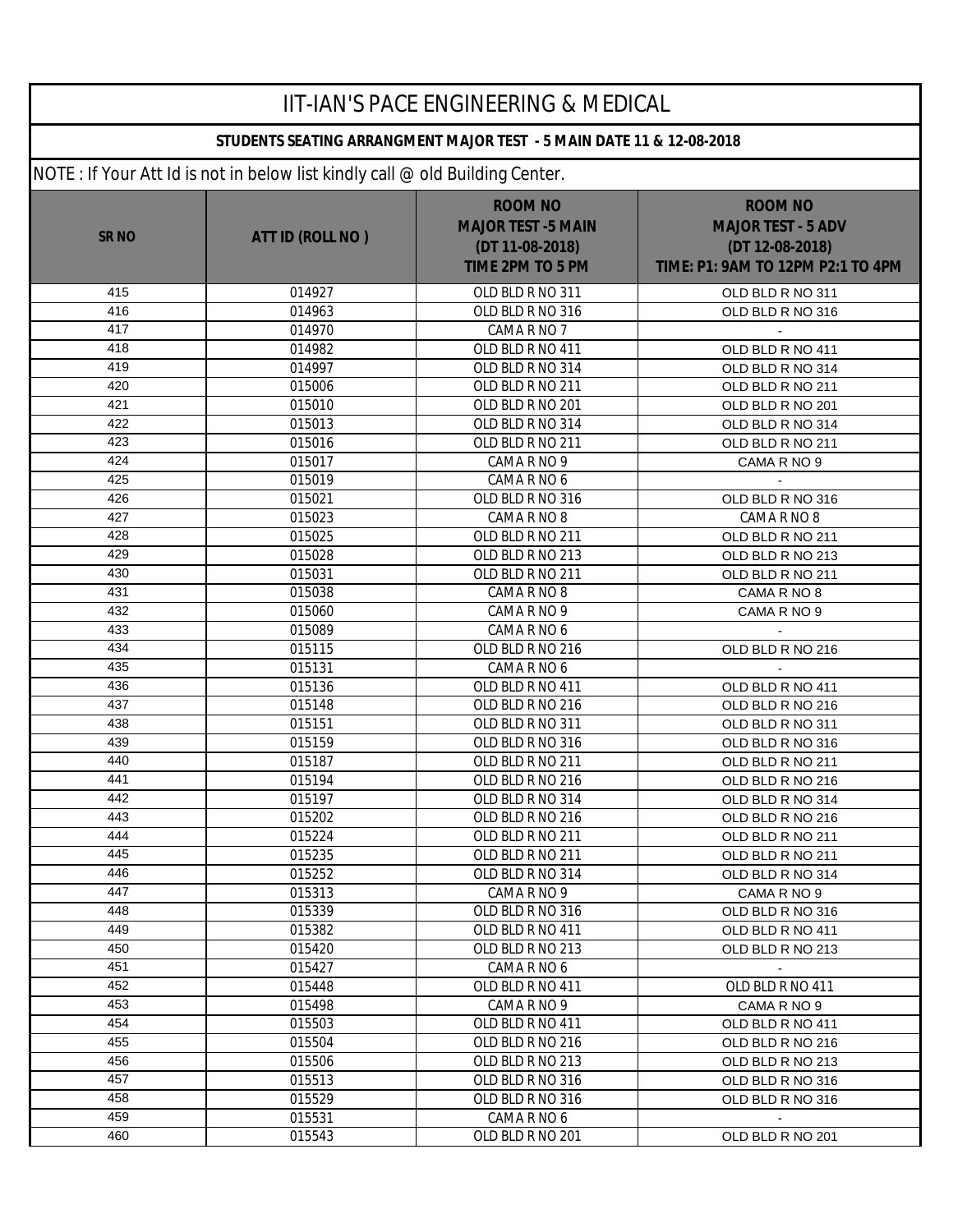| <b>IIT-IAN'S PACE ENGINEERING &amp; MEDICAL</b> |                                                                              |                                                                                           |                                                                                                     |  |
|-------------------------------------------------|------------------------------------------------------------------------------|-------------------------------------------------------------------------------------------|-----------------------------------------------------------------------------------------------------|--|
|                                                 | STUDENTS SEATING ARRANGMENT MAJOR TEST - 5 MAIN DATE 11 & 12-08-2018         |                                                                                           |                                                                                                     |  |
|                                                 | NOTE: If Your Att Id is not in below list kindly call @ old Building Center. |                                                                                           |                                                                                                     |  |
| <b>SR NO</b>                                    | ATT ID (ROLL NO)                                                             | <b>ROOM NO</b><br><b>MAJOR TEST -5 MAIN</b><br>(DT 11-08-2018)<br><b>TIME 2PM TO 5 PM</b> | <b>ROOM NO</b><br><b>MAJOR TEST - 5 ADV</b><br>(DT 12-08-2018)<br>TIME: P1: 9AM TO 12PM P2:1 TO 4PM |  |
| 461                                             | 015550                                                                       | OLD BLD R NO 216                                                                          | OLD BLD R NO 216                                                                                    |  |
| 462                                             | 015559                                                                       | OLD BLD R NO 311                                                                          | OLD BLD R NO 311                                                                                    |  |
| 463                                             | 015573                                                                       | CAMA R NO 6                                                                               |                                                                                                     |  |
| 464                                             | 015589                                                                       | OLD BLD R NO 314                                                                          | OLD BLD R NO 314                                                                                    |  |
| 465                                             | 015639                                                                       | OLD BLD R NO 216                                                                          | OLD BLD R NO 216                                                                                    |  |
| 466                                             | 015642                                                                       | OLD BLD R NO 216                                                                          | OLD BLD R NO 216                                                                                    |  |
| 467                                             | 015648                                                                       | OLD BLD R NO 211                                                                          | OLD BLD R NO 211                                                                                    |  |
| 468                                             | 015649                                                                       | OLD BLD R NO 316                                                                          | OLD BLD R NO 316                                                                                    |  |
| 469                                             | 015665                                                                       | OLD BLD R NO 314                                                                          | OLD BLD R NO 314                                                                                    |  |
| 470                                             | 015675                                                                       | OLD BLD R NO 314                                                                          | OLD BLD R NO 314                                                                                    |  |
| 471                                             | 015676                                                                       | OLD BLD R NO 411                                                                          | OLD BLD R NO 411                                                                                    |  |
| 472                                             | 015680                                                                       | OLD BLD R NO 311                                                                          | OLD BLD R NO 311                                                                                    |  |
| 473                                             | 015738                                                                       | OLD BLD R NO 201                                                                          | OLD BLD R NO 201                                                                                    |  |
| 474                                             | 015751                                                                       | OLD BLD R NO 316                                                                          | OLD BLD R NO 316                                                                                    |  |
| 475                                             | 015754                                                                       | OLD BLD R NO 216                                                                          | OLD BLD R NO 216                                                                                    |  |
| 476                                             | 015756                                                                       | OLD BLD R NO 316                                                                          | OLD BLD R NO 316                                                                                    |  |
| 477                                             | 015822                                                                       | OLD BLD R NO 211                                                                          | OLD BLD R NO 211                                                                                    |  |
| 478                                             | 015831                                                                       | OLD BLD R NO 314                                                                          | OLD BLD R NO 314                                                                                    |  |
| 479                                             | 015851                                                                       | OLD BLD R NO 216                                                                          | OLD BLD R NO 216                                                                                    |  |
| 480                                             | 015857                                                                       | CAMA R NO 6                                                                               |                                                                                                     |  |
| 481                                             | 015870                                                                       | OLD BLD R NO 201                                                                          | OLD BLD R NO 201                                                                                    |  |
| 482                                             | 015891                                                                       | OLD BLD R NO 316                                                                          | OLD BLD R NO 316                                                                                    |  |
| 483                                             | 015916                                                                       | OLD BLD R NO 316                                                                          | OLD BLD R NO 316                                                                                    |  |
| 484                                             | 015943                                                                       | CAMA R NO 7                                                                               | $\blacksquare$                                                                                      |  |
| 485                                             | 015945                                                                       | CAMA R NO 7                                                                               | $\blacksquare$                                                                                      |  |
| 486                                             | 015956                                                                       | CAMA R NO 6                                                                               | $\blacksquare$                                                                                      |  |
| 487                                             | 016194                                                                       | CAMA R NO 9                                                                               | CAMA R NO 9                                                                                         |  |
| 488                                             | 016212                                                                       | OLD BLD R NO 411                                                                          | OLD BLD R NO 411                                                                                    |  |
| 489                                             | 016230                                                                       | CAMA R NO 6                                                                               |                                                                                                     |  |
| 490                                             | 016267                                                                       | OLD BLD R NO 216                                                                          | OLD BLD R NO 216                                                                                    |  |
| 491                                             | 016298                                                                       | OLD BLD R NO 216                                                                          | OLD BLD R NO 216                                                                                    |  |
| 492                                             | 016320                                                                       | OLD BLD R NO 211                                                                          | OLD BLD R NO 211                                                                                    |  |
| 493                                             | 016339                                                                       | CAMA R NO 7                                                                               | $\sim$                                                                                              |  |
| 494                                             | 016343                                                                       | OLD BLD R NO 316                                                                          | OLD BLD R NO 316                                                                                    |  |
| 495                                             | 016374                                                                       | CAMA R NO 6                                                                               |                                                                                                     |  |
| 496                                             | 016399                                                                       | OLD BLD R NO 316                                                                          | OLD BLD R NO 316                                                                                    |  |
| 497                                             | 016401                                                                       | OLD BLD R NO 311                                                                          | OLD BLD R NO 311                                                                                    |  |
| 498                                             | 016404                                                                       | OLD BLD R NO 411                                                                          | OLD BLD R NO 411                                                                                    |  |
| 499                                             | 016408                                                                       | CAMA R NO 7                                                                               | $\sim$                                                                                              |  |
| 500                                             | 016419                                                                       | OLD BLD R NO 201                                                                          | OLD BLD R NO 201                                                                                    |  |
| 501                                             | 016439                                                                       | OLD BLD R NO 314                                                                          | OLD BLD R NO 314                                                                                    |  |
| 502                                             | 016542                                                                       | CAMA R NO 8                                                                               | CAMA R NO 8                                                                                         |  |
| 503                                             | 016543                                                                       | OLD BLD R NO 213                                                                          | OLD BLD R NO 213                                                                                    |  |
| 504                                             | 016564                                                                       | OLD BLD R NO 201                                                                          | OLD BLD R NO 201                                                                                    |  |
| 505                                             | 016589                                                                       | CAMA R NO 7                                                                               |                                                                                                     |  |
| 506                                             | 016595                                                                       | OLD BLD R NO 211                                                                          | OLD BLD R NO 211                                                                                    |  |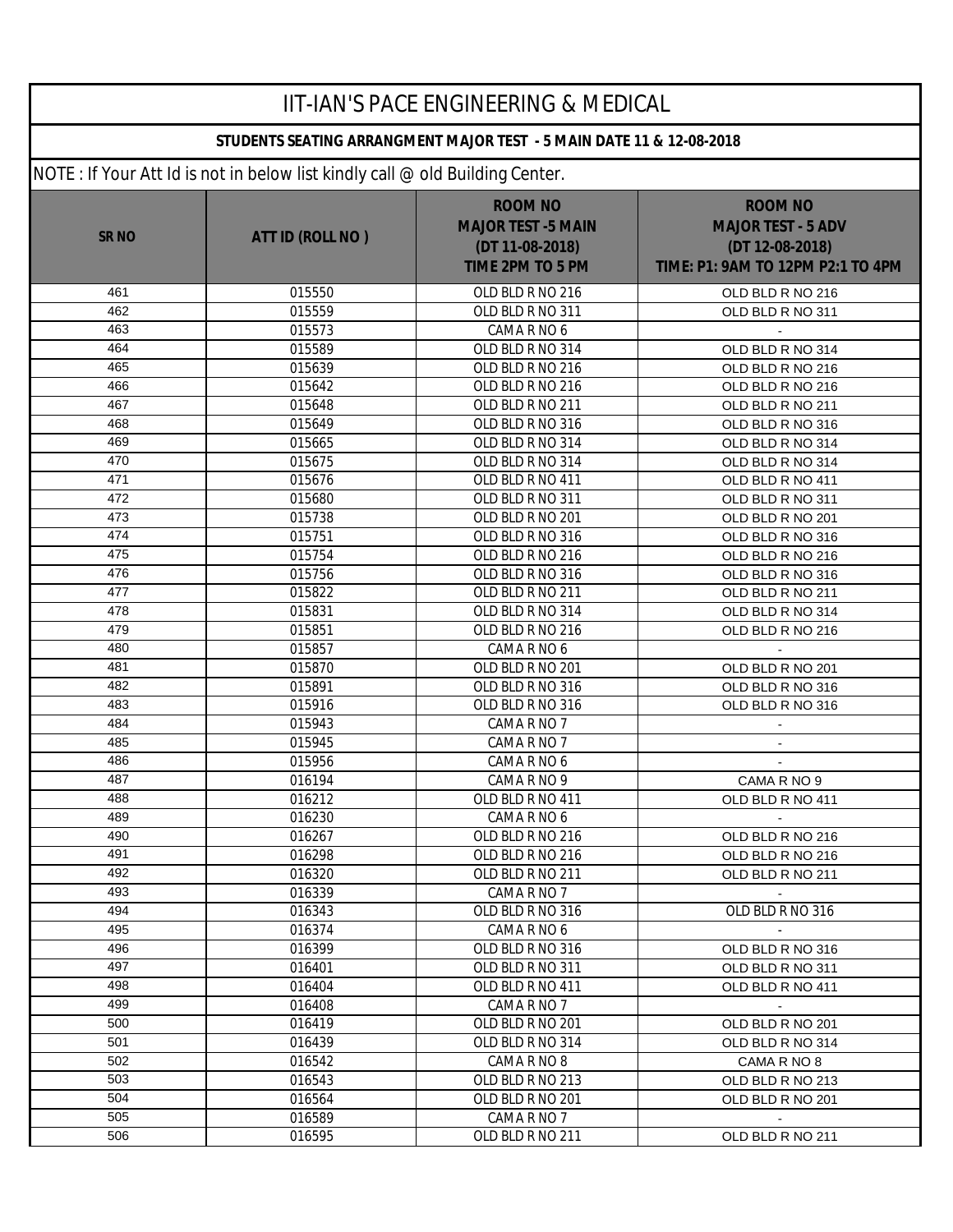| <b>IIT-IAN'S PACE ENGINEERING &amp; MEDICAL</b> |                                                                              |                                                                                    |                                                                                                     |  |  |
|-------------------------------------------------|------------------------------------------------------------------------------|------------------------------------------------------------------------------------|-----------------------------------------------------------------------------------------------------|--|--|
|                                                 | STUDENTS SEATING ARRANGMENT MAJOR TEST - 5 MAIN DATE 11 & 12-08-2018         |                                                                                    |                                                                                                     |  |  |
|                                                 | NOTE: If Your Att Id is not in below list kindly call @ old Building Center. |                                                                                    |                                                                                                     |  |  |
| <b>SR NO</b>                                    | ATT ID (ROLL NO)                                                             | <b>ROOM NO</b><br><b>MAJOR TEST -5 MAIN</b><br>(DT 11-08-2018)<br>TIME 2PM TO 5 PM | <b>ROOM NO</b><br><b>MAJOR TEST - 5 ADV</b><br>(DT 12-08-2018)<br>TIME: P1: 9AM TO 12PM P2:1 TO 4PM |  |  |
| 507                                             | 016627                                                                       | CAMA R NO 7                                                                        |                                                                                                     |  |  |
| 508                                             | 016652                                                                       | OLD BLD R NO 213                                                                   | OLD BLD R NO 213                                                                                    |  |  |
| 509                                             | 016677                                                                       | OLD BLD R NO 211                                                                   | OLD BLD R NO 211                                                                                    |  |  |
| 510                                             | 016685                                                                       | OLD BLD R NO 401                                                                   | OLD BLD R NO 401                                                                                    |  |  |
| 511                                             | 016687                                                                       | OLD BLD R NO 211                                                                   | OLD BLD R NO 211                                                                                    |  |  |
| 512                                             | 016734                                                                       | OLD BLD R NO 201                                                                   | OLD BLD R NO 201                                                                                    |  |  |
| 513                                             | 016739                                                                       | OLD BLD R NO 213                                                                   | OLD BLD R NO 213                                                                                    |  |  |
| 514                                             | 016757                                                                       | OLD BLD R NO 213                                                                   | OLD BLD R NO 213                                                                                    |  |  |
| 515                                             | 016758                                                                       | CAMA R NO 7                                                                        |                                                                                                     |  |  |
| 516                                             | 016814                                                                       | CAMA R NO 7                                                                        |                                                                                                     |  |  |
| 517                                             | 016816                                                                       | OLD BLD R NO 314                                                                   | OLD BLD R NO 314                                                                                    |  |  |
| 518                                             | 016817                                                                       | CAMA R NO 9                                                                        | CAMA R NO 9                                                                                         |  |  |
| 519                                             | 016956                                                                       | OLD BLD R NO 211                                                                   | OLD BLD R NO 211                                                                                    |  |  |
| 520                                             | 016958                                                                       | CAMA R NO 7                                                                        |                                                                                                     |  |  |
| 521                                             | 016966                                                                       | OLD BLD R NO 314                                                                   | OLD BLD R NO 314                                                                                    |  |  |
| 522                                             | 017025                                                                       | OLD BLD R NO 411                                                                   | OLD BLD R NO 411                                                                                    |  |  |
| 523                                             | 017026                                                                       | OLD BLD R NO 213                                                                   | OLD BLD R NO 213                                                                                    |  |  |
| 524                                             | 017055                                                                       | OLD BLD R NO 213                                                                   | OLD BLD R NO 213                                                                                    |  |  |
| 525                                             | 017060                                                                       | CAMA R NO 9                                                                        | CAMA R NO 9                                                                                         |  |  |
| 526                                             | 017079                                                                       | OLD BLD R NO 213                                                                   | OLD BLD R NO 213                                                                                    |  |  |
| 527                                             | 017082                                                                       | OLD BLD R NO 411                                                                   | OLD BLD R NO 411                                                                                    |  |  |
| 528                                             | 017084                                                                       | OLD BLD R NO 216                                                                   | OLD BLD R NO 216                                                                                    |  |  |
| 529                                             | 017086                                                                       | OLD BLD R NO 216                                                                   | OLD BLD R NO 216                                                                                    |  |  |
| 530                                             | 017091                                                                       | OLD BLD R NO 213                                                                   | OLD BLD R NO 213                                                                                    |  |  |
| 531                                             | 017094                                                                       | CAMA R NO 7                                                                        | $\blacksquare$                                                                                      |  |  |
| 532                                             | 017097                                                                       | CAMA R NO 6                                                                        | $\blacksquare$                                                                                      |  |  |
| 533                                             | 017113                                                                       | OLD BLD R NO 211                                                                   | OLD BLD R NO 211                                                                                    |  |  |
| 534                                             | 017124                                                                       | OLD BLD R NO 411                                                                   | OLD BLD R NO 411                                                                                    |  |  |
| 535                                             | 017129                                                                       | OLD BLD R NO 314                                                                   | OLD BLD R NO 314                                                                                    |  |  |
| 536                                             | 017130                                                                       | CAMA R NO 7                                                                        |                                                                                                     |  |  |
| 537                                             | 017131                                                                       | OLD BLD R NO 314                                                                   | OLD BLD R NO 314                                                                                    |  |  |
| 538                                             | 017132                                                                       | CAMA R NO 7                                                                        |                                                                                                     |  |  |
| 539                                             | 017134                                                                       | OLD BLD R NO 211                                                                   | OLD BLD R NO 211                                                                                    |  |  |
| 540                                             | 017136                                                                       | OLD BLD R NO 213                                                                   | OLD BLD R NO 213                                                                                    |  |  |
| 541                                             | 017146                                                                       | CAMA R NO 7                                                                        | $\sim$                                                                                              |  |  |
| 542                                             | 017151                                                                       | OLD BLD R NO 213                                                                   | OLD BLD R NO 213                                                                                    |  |  |
| 543                                             | 017163                                                                       | OLD BLD R NO 211                                                                   | OLD BLD R NO 211                                                                                    |  |  |
| 544                                             | 017185                                                                       | CAMA R NO 7                                                                        |                                                                                                     |  |  |
| 545                                             | 017189                                                                       | OLD BLD R NO 211                                                                   | OLD BLD R NO 211                                                                                    |  |  |
| 546                                             | 017190                                                                       | CAMA R NO 7                                                                        |                                                                                                     |  |  |
| 547                                             | 017192                                                                       | CAMA R NO 7                                                                        | $\mathbf{r}$                                                                                        |  |  |
| 548                                             | 017203                                                                       | CAMA R NO 8                                                                        | CAMA R NO 8                                                                                         |  |  |
| 549                                             | 017215                                                                       | OLD BLD R NO 311                                                                   | OLD BLD R NO 311                                                                                    |  |  |
| 550                                             | 017220                                                                       | OLD BLD R NO 316                                                                   | OLD BLD R NO 316                                                                                    |  |  |
| 551                                             | 017227                                                                       | OLD BLD R NO 216                                                                   | OLD BLD R NO 216                                                                                    |  |  |
| 552                                             | 017228                                                                       | OLD BLD R NO 314                                                                   | OLD BLD R NO 314                                                                                    |  |  |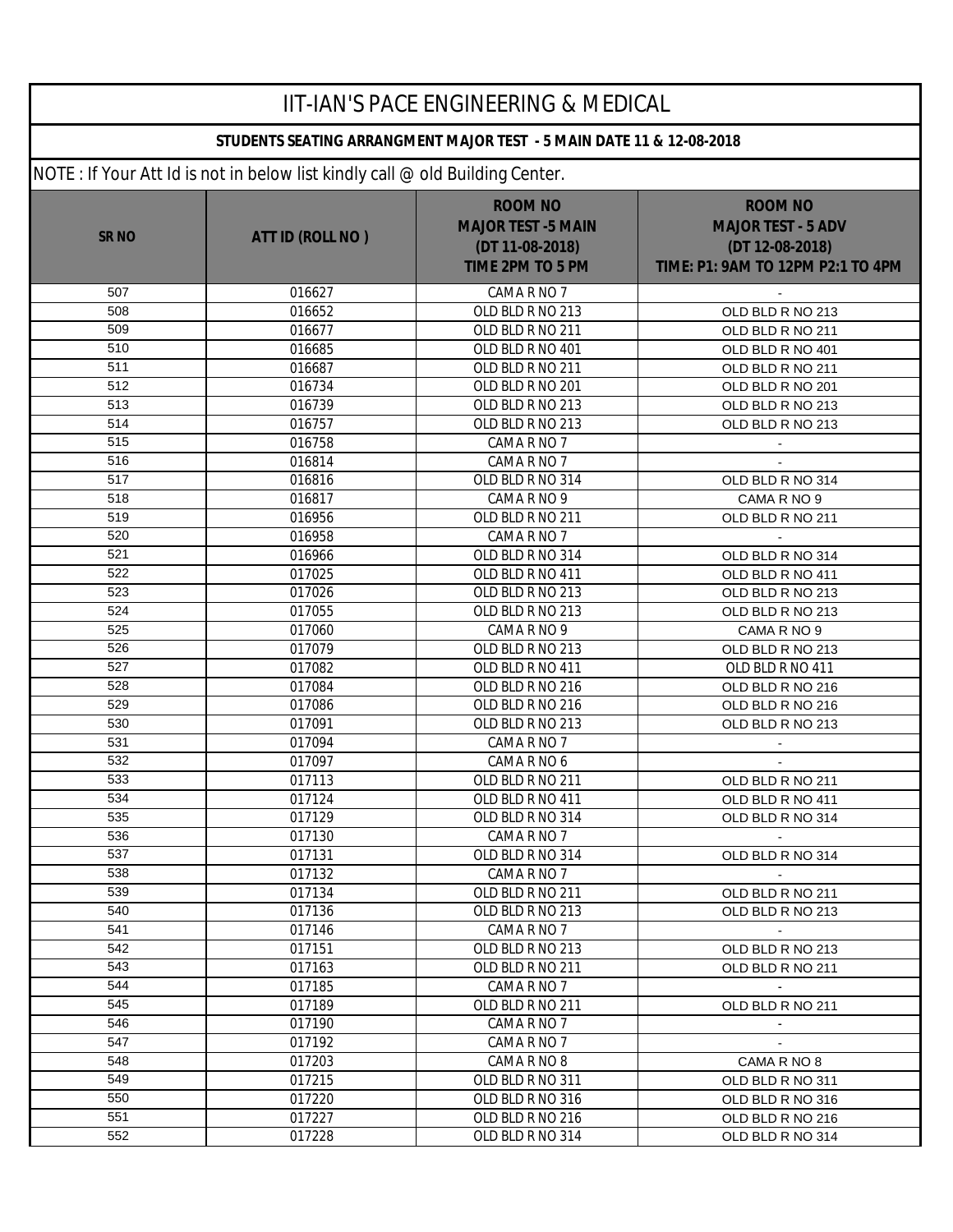| <b>IIT-IAN'S PACE ENGINEERING &amp; MEDICAL</b><br>STUDENTS SEATING ARRANGMENT MAJOR TEST - 5 MAIN DATE 11 & 12-08-2018 |                  |                                                                                           |                                                                                                     |  |  |
|-------------------------------------------------------------------------------------------------------------------------|------------------|-------------------------------------------------------------------------------------------|-----------------------------------------------------------------------------------------------------|--|--|
|                                                                                                                         |                  |                                                                                           |                                                                                                     |  |  |
| <b>SR NO</b>                                                                                                            | ATT ID (ROLL NO) | <b>ROOM NO</b><br><b>MAJOR TEST -5 MAIN</b><br>(DT 11-08-2018)<br><b>TIME 2PM TO 5 PM</b> | <b>ROOM NO</b><br><b>MAJOR TEST - 5 ADV</b><br>(DT 12-08-2018)<br>TIME: P1: 9AM TO 12PM P2:1 TO 4PM |  |  |
| 553                                                                                                                     | 017233           | OLD BLD R NO 213                                                                          | OLD BLD R NO 213                                                                                    |  |  |
| 554                                                                                                                     | 017238           | CAMA R NO 6                                                                               |                                                                                                     |  |  |
| 555                                                                                                                     | 017239           | OLD BLD R NO 311                                                                          | OLD BLD R NO 311                                                                                    |  |  |
| 556                                                                                                                     | 017245           | OLD BLD R NO 213                                                                          | OLD BLD R NO 213                                                                                    |  |  |
| 557                                                                                                                     | 017247           | OLD BLD R NO 316                                                                          | OLD BLD R NO 316                                                                                    |  |  |
| 558                                                                                                                     | 017249           | OLD BLD R NO 216                                                                          | OLD BLD R NO 216                                                                                    |  |  |
| 559                                                                                                                     | 017251           | OLD BLD R NO 213                                                                          | OLD BLD R NO 213                                                                                    |  |  |
| 560                                                                                                                     | 017253           | OLD BLD R NO 316                                                                          | OLD BLD R NO 316                                                                                    |  |  |
| 561                                                                                                                     | 017254           | CAMA R NO 7                                                                               |                                                                                                     |  |  |
| 562                                                                                                                     | 017259           | CAMA R NO 9                                                                               | CAMA R NO 9                                                                                         |  |  |
| 563                                                                                                                     | 017287           | OLD BLD R NO 314                                                                          | OLD BLD R NO 314                                                                                    |  |  |
| 564                                                                                                                     | 017289           | OLD BLD R NO 314                                                                          | OLD BLD R NO 314                                                                                    |  |  |
| 565                                                                                                                     | 017336           | CAMA R NO 7                                                                               |                                                                                                     |  |  |
| 566                                                                                                                     | 017437           | OLD BLD R NO 213                                                                          | OLD BLD R NO 213                                                                                    |  |  |
| 567                                                                                                                     | 017557           | CAMA R NO 6                                                                               |                                                                                                     |  |  |
| 568                                                                                                                     | 017560           | CAMA R NO 7                                                                               | $\blacksquare$                                                                                      |  |  |
| 569                                                                                                                     | 017564           | CAMA R NO 7                                                                               |                                                                                                     |  |  |
| 570<br>571                                                                                                              | 017604           | OLD BLD R NO 213                                                                          | OLD BLD R NO 213                                                                                    |  |  |
| 572                                                                                                                     | 017640           | OLD BLD R NO 314                                                                          | OLD BLD R NO 314                                                                                    |  |  |
| 573                                                                                                                     | 017651           | CAMA R NO 7                                                                               |                                                                                                     |  |  |
| 574                                                                                                                     | 017689           | OLD BLD R NO 201                                                                          | OLD BLD R NO 201                                                                                    |  |  |
| 575                                                                                                                     | 017722<br>017814 | CAMA R NO 7<br>CAMA R NO 7                                                                | $\blacksquare$<br>$\mathbf{r}$                                                                      |  |  |
| 576                                                                                                                     | 017854           | CAMA R NO 8                                                                               | CAMA R NO 8                                                                                         |  |  |
| 577                                                                                                                     | 017875           | CAMA R NO 7                                                                               |                                                                                                     |  |  |
| 578                                                                                                                     | 017888           | OLD BLD R NO 201                                                                          | OLD BLD R NO 201                                                                                    |  |  |
| 579                                                                                                                     | 017895           | OLD BLD R NO 316                                                                          | OLD BLD R NO 316                                                                                    |  |  |
| 580                                                                                                                     | 017902           | CAMA R NO 7                                                                               |                                                                                                     |  |  |
| 581                                                                                                                     | 017907           | OLD BLD R NO 201                                                                          | OLD BLD R NO 201                                                                                    |  |  |
| 582                                                                                                                     | 017924           | OLD BLD R NO 213                                                                          | OLD BLD R NO 213                                                                                    |  |  |
| 583                                                                                                                     | 017950           | OLD BLD R NO 311                                                                          | OLD BLD R NO 311                                                                                    |  |  |
| 584                                                                                                                     | 017984           | OLD BLD R NO 216                                                                          | OLD BLD R NO 216                                                                                    |  |  |
| 585                                                                                                                     | 017990           | OLD BLD R NO 311                                                                          | OLD BLD R NO 311                                                                                    |  |  |
| 586                                                                                                                     | 018021           | CAMA R NO 7                                                                               | $\sim$                                                                                              |  |  |
| 587                                                                                                                     | 018024           | OLD BLD R NO 411                                                                          | OLD BLD R NO 411                                                                                    |  |  |
| 588                                                                                                                     | 018025           | OLD BLD R NO 213                                                                          | OLD BLD R NO 213                                                                                    |  |  |
| 589                                                                                                                     | 018042           | OLD BLD R NO 216                                                                          | OLD BLD R NO 216                                                                                    |  |  |
| 590                                                                                                                     | 018092           | CAMA R NO 8                                                                               | CAMA R NO 8                                                                                         |  |  |
| 591                                                                                                                     | 018109           | OLD BLD R NO 316                                                                          | OLD BLD R NO 316                                                                                    |  |  |
| 592                                                                                                                     | 018130           | OLD BLD R NO 216                                                                          | OLD BLD R NO 216                                                                                    |  |  |
| 593                                                                                                                     | 018165           | CAMA R NO 7                                                                               | $\sim$                                                                                              |  |  |
| 594                                                                                                                     | 018175           | OLD BLD R NO 216                                                                          | OLD BLD R NO 216                                                                                    |  |  |
| 595                                                                                                                     | 018196           | OLD BLD R NO 201                                                                          | OLD BLD R NO 201                                                                                    |  |  |
| 596                                                                                                                     | 018213           | CAMA R NO 7                                                                               |                                                                                                     |  |  |
| 597                                                                                                                     | 018250           | CAMA R NO 9                                                                               | CAMA R NO 9                                                                                         |  |  |
| 598                                                                                                                     | 018292           | CAMA R NO 7                                                                               |                                                                                                     |  |  |